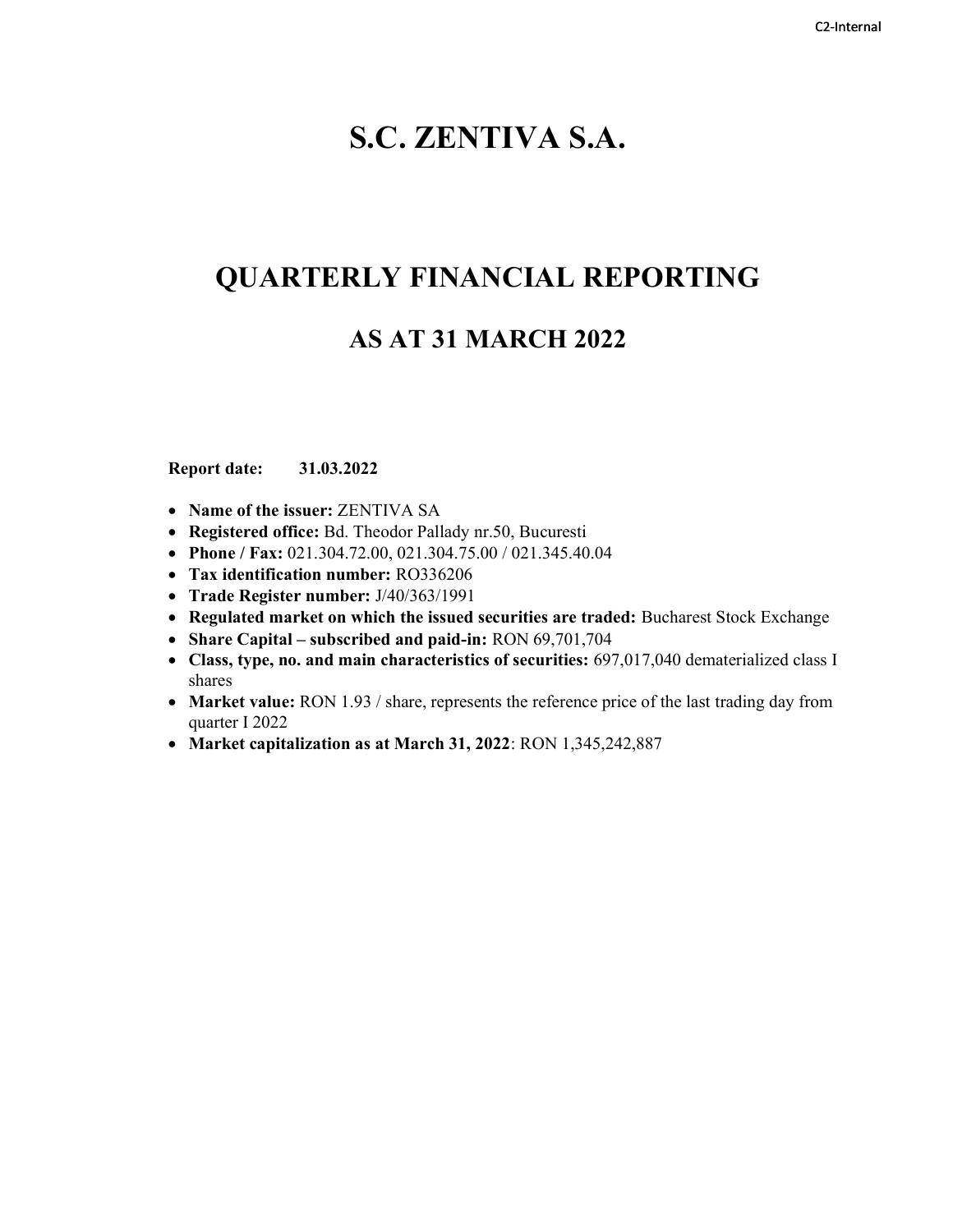# TABLE OF CONTENTS:

| Statement of Comprehesive Income       | 3              |
|----------------------------------------|----------------|
| <b>Statement of Financial Position</b> | $\overline{4}$ |
| <b>Cash Flow Statement</b>             |                |
| Statement of Changes in Equity         | 6              |
| Notes to the Financial Statements      | $7 - 20$       |
| <b>Financial Ratios</b>                | 21             |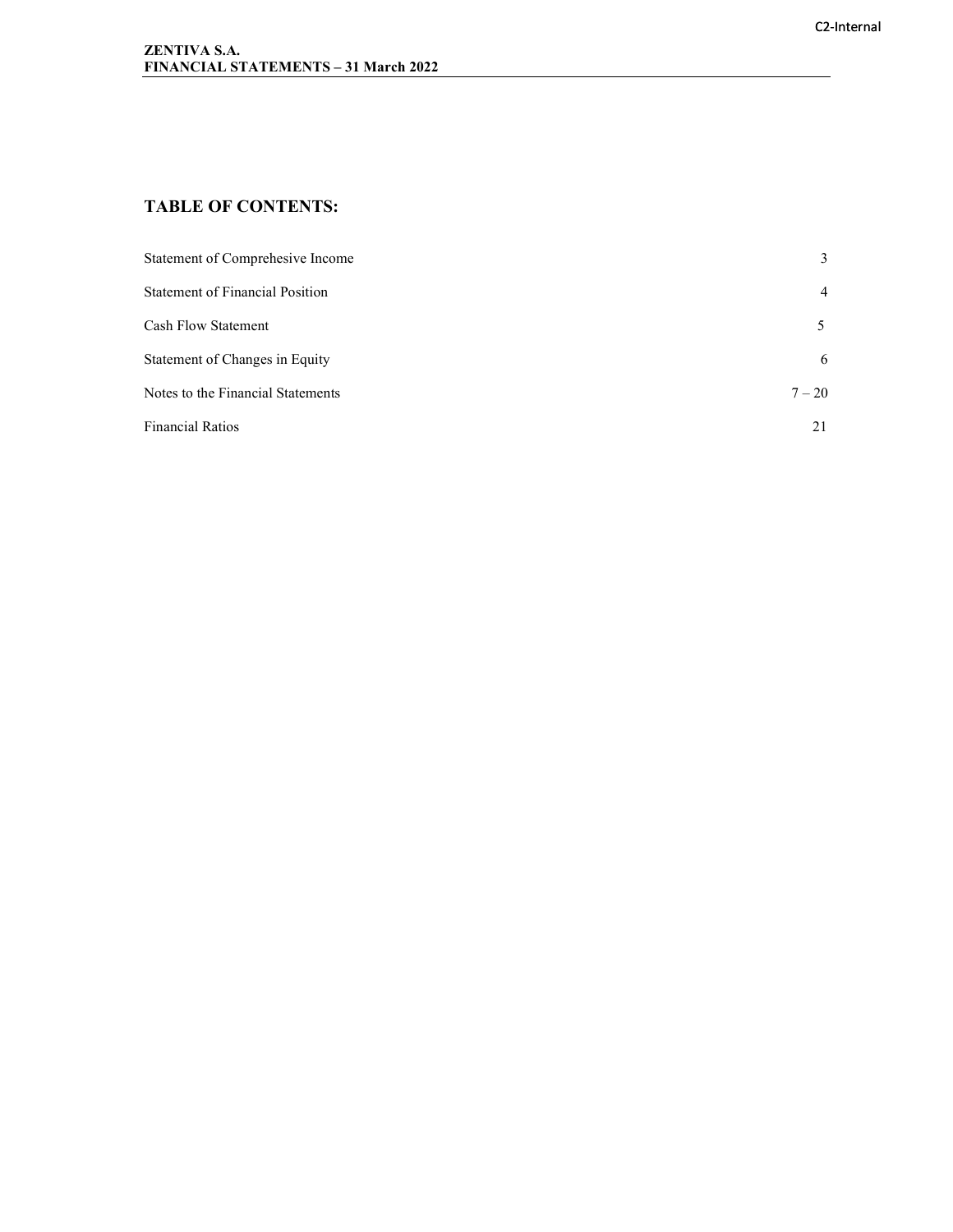#### ZENTIVA S.A. STATEMENT OF COMPREHENSIVE INCOME For the period ended March 31, 2022 (all amounts are expressed in RON, unless specified otherwise)

|                                                                            | 31.03.2022     | 31.03.2021   |
|----------------------------------------------------------------------------|----------------|--------------|
|                                                                            | <b>RON</b>     | <b>RON</b>   |
| Sales of goods                                                             | 169.228.051    | 163.126.215  |
| <b>Turnover</b>                                                            | 169.228.051    | 163.126.215  |
|                                                                            |                |              |
| Other operating income                                                     | 16,037         | 7,585,114    |
| Changes in inventories of finished goods and work in progress              | 4,124,149      | 2,646,874    |
| Raw materials and consumables used                                         | (99, 150, 194) | (83,339,850) |
| Employee benefits expenses                                                 | (31,246,161)   | (25,606,129) |
| Depreciation, amortization and impairment                                  | (7,210,154)    | (5,486,293)  |
| Marketing and advertising expenses                                         | (1,304,561)    | (1,227,891)  |
| Rental expenses                                                            |                | (384, 475)   |
| Reversal of (expenses with) provisions                                     |                | (2,006,901)  |
| Other operating expenses                                                   | (30, 594, 973) | (24,079,369) |
| <b>Operating profit</b>                                                    | 3,862,193      | 31,227,295   |
|                                                                            |                |              |
| Financial Income                                                           | 4,257,363      | 1,780,593    |
| <b>Financial Expenses</b>                                                  | (1,886,228)    | (1,275,665)  |
| Profit before tax                                                          | 6,233,327      | 31,732,223   |
|                                                                            |                |              |
| Income Tax Expense                                                         | (1,280,726)    | (8,103,854)  |
| Net profit after tax (A)                                                   | 4,952,601      | 23,628,369   |
|                                                                            |                |              |
| Other comprehensive income:                                                |                |              |
| Other elements of comprehensive income not reclassified through Profit and |                |              |
| Loss account                                                               |                |              |
| Revaluation of land and buildings impact                                   |                |              |
| Deferred tax on revaluation of land and buildings impact recognised in     |                |              |
| equity                                                                     |                |              |
| Other comprehensive income net of tax (B)                                  |                |              |
|                                                                            |                |              |
| Total comprehensive income after tax $(A) + (B)$                           | 4,952,601      | 23,628,369   |
|                                                                            |                |              |
| <b>Number of Shares</b>                                                    | 697,017,040    | 697,017,040  |
|                                                                            |                |              |
|                                                                            |                |              |
| Earnings per share (RON/share)                                             | 0.007105       | 0.033899     |
|                                                                            |                |              |

Financial statements for the period ended March 31, 2022 are not audited.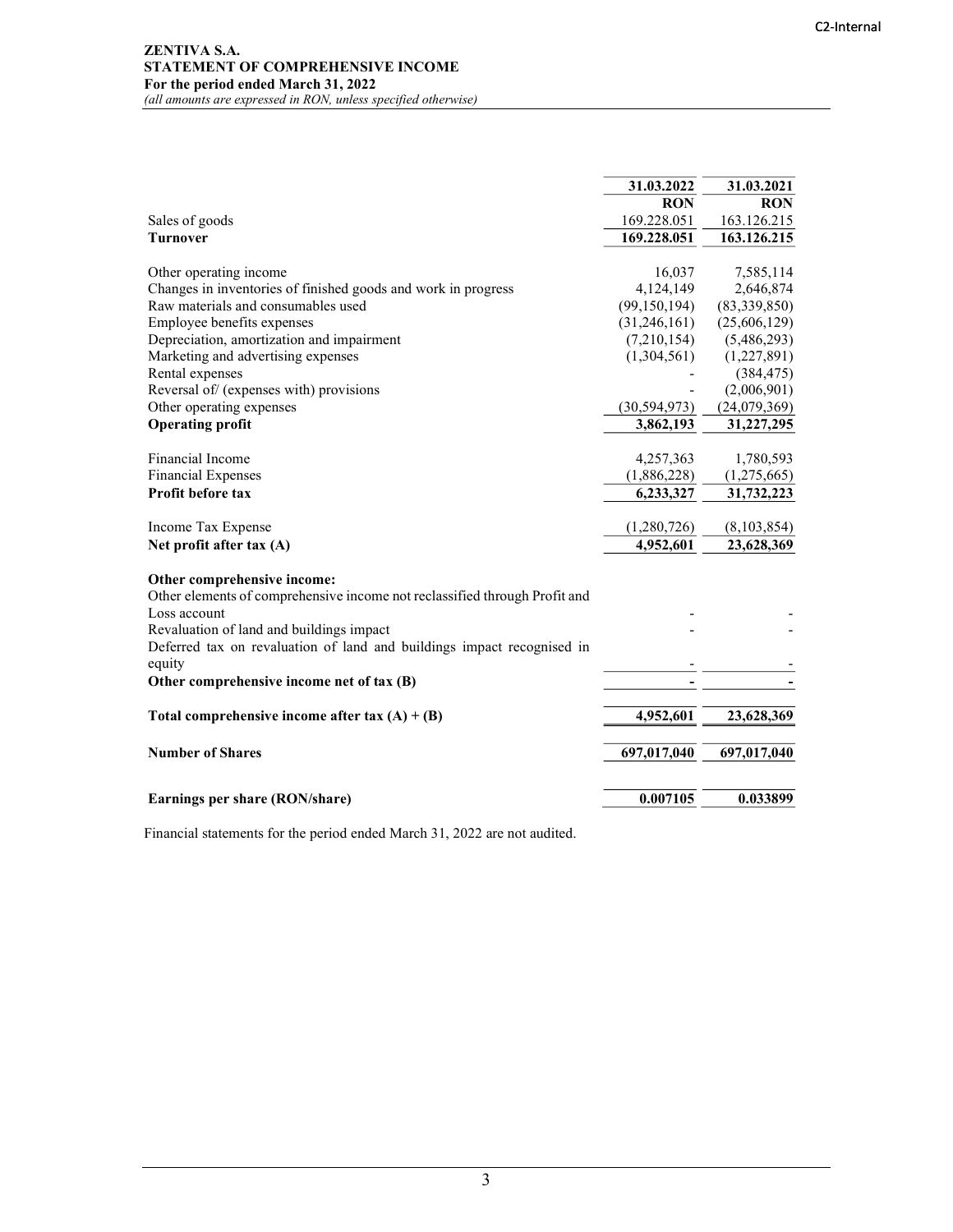|                                            | 31.03.2022    | 31.12.2021    |
|--------------------------------------------|---------------|---------------|
| <b>Assets</b>                              |               |               |
| <b>Non-current assets</b>                  |               |               |
| Property, plant and equipment              | 193,045,865   | 194,771,621   |
| Goodwill                                   | 8,293,628     | 8,968,913     |
| Customer relationships                     | 11,649,100    | 11,649,100    |
| Right-of-use assets                        | 22,961,378    | 23,823,680    |
| Intangible assets                          | 4,040,846     | 4,652,969     |
|                                            | 239,990,817   | 243,866,284   |
| <b>Current assets</b>                      |               |               |
| <b>Inventories</b>                         | 144,279,767   | 124,563,136   |
| Trade receivables and other receivables    | 153,778,285   | 104,874,434   |
| Cash pooling - related parties receivables | 517,870,174   | 513,704,034   |
| Cash and cash equivalents                  | 58,943,217    | 62,597,628    |
|                                            | 874, 871, 442 | 805,739,232   |
| <b>Total assets</b>                        | 1,114,862,260 | 1,049,605,515 |
|                                            |               |               |
| <b>Equity and debt</b>                     |               |               |
| Issued share capital                       | 69,701,704    | 69,701,704    |
| Share premium, including:                  | 24,964,506    | 24,964,506    |
| Share premium at nominal value             | 9,863,684     | 9,863,684     |
| Hyperinflation related to share premium    | 15,100,822    | 15,100,822    |
| Legal and other reserves                   | 121,743,815   | 121,743,815   |
| Revaluation reserve                        | 57,927,094    | 57,927,094    |
| Retained earnings                          | 621, 385, 443 | 616, 435, 475 |
| <b>Total equity</b>                        | 895,722,563   | 890,772,593   |
| <b>Non-current liabilities</b>             |               |               |
| Employee benefit liability                 | 3,323,943     | 3,323,943     |
| Non-current lease liabilities              | 7,166,077     | 7,166,077     |
| Deferred tax liability                     | 3,840,314     | 5,293,658     |
| Non-current provisions                     | 1,477,177     | 1,477,177     |
| <b>Total non-current liabilities</b>       | 15,807,451    | 17,260,795    |
|                                            |               |               |
| <b>Current liabilities</b>                 |               |               |
| Trade accounts payable                     | 154, 196, 716 | 98,292,133    |
| Income taxes payable                       | 2,216,159     | 938,975       |
| Other current liabilities                  | 5,404,451     | 4,060,128     |
| Short-term lease liability                 | 37,931,111    | 34,697,081    |
| Short-term provisions                      | 3,583,810     | 3,583,810     |
| <b>Total current liabilities</b>           | 203,332,246   | 141,572,127   |
| <b>Total liabilities</b>                   | 219,139,697   | 158,832,922   |
| <b>Total liabilities and equity</b>        | 1,114,862,260 | 1,049,605,515 |

Financial statements for the period ended March 31, 2022 are not audited.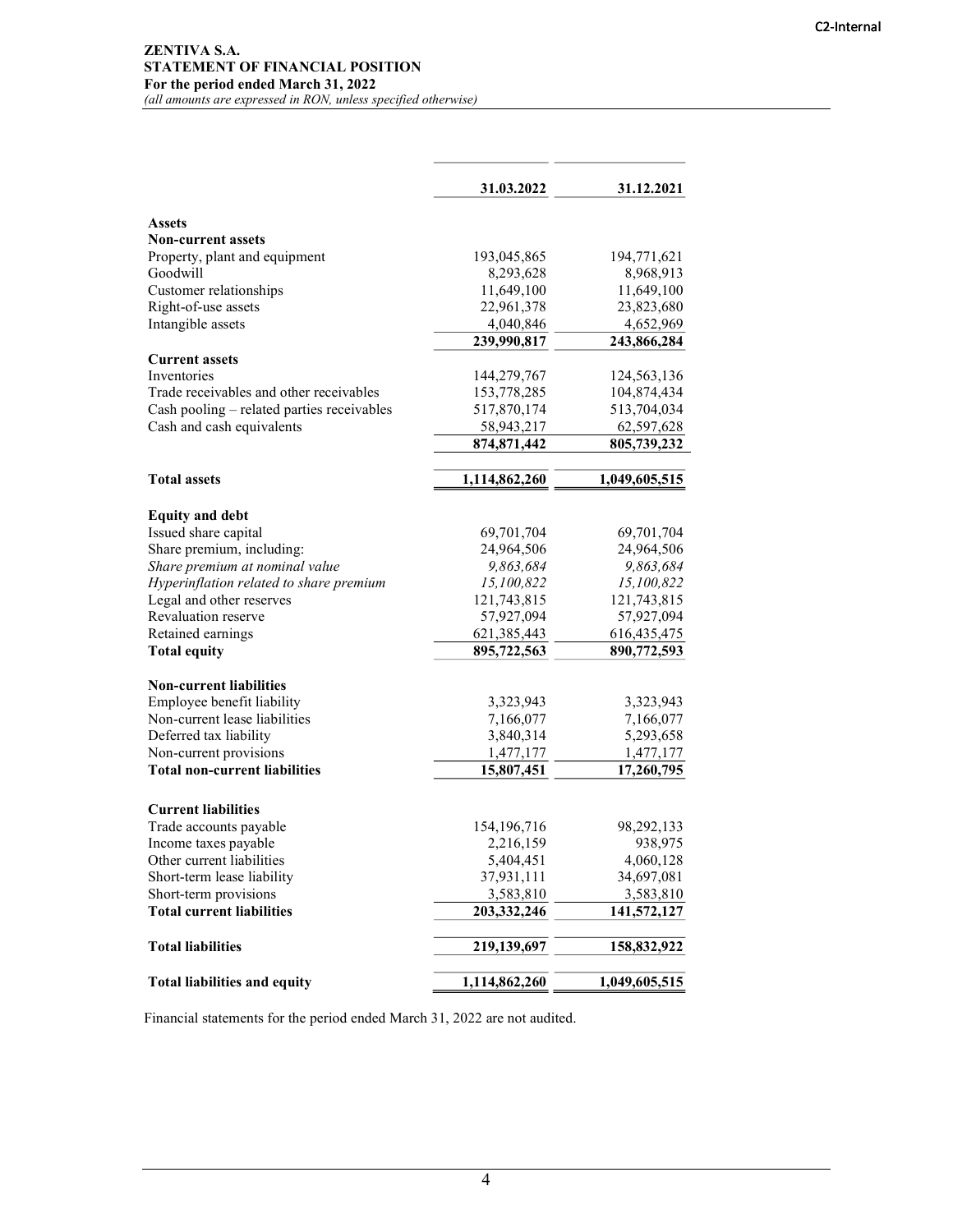# ZENTIVA S.A. STATEMENT OF FINANCIAL POSITION For the period ended March 31, 2022

(all amounts are expressed in RON, unless specified otherwise)

## CASH FLOW STATEMENT

|                                                                     | 31.03.2022     | 31.03.2021     |
|---------------------------------------------------------------------|----------------|----------------|
| Cash flows from operating activities:                               |                |                |
| Net profit before taxation and extraordinary elements               | 6,233,327      | 31,732,223     |
| Adjustments for:                                                    |                |                |
| Depreciation and amortization of tangible and intangible assets     | 7,210,154      | 5,486,290      |
| Movements in provisions for risks and expenses                      | 1,262,976      | 2,187,431      |
| Net income from interests                                           | (6, 544, 059)  | (1,017,577)    |
| Net expenditures from interests                                     | 245,739        |                |
| Operating profit before changes in the circulating assets           | 8,408,138      | 38,388,368     |
| Decrease / (Increase) of stocks                                     | (21, 473, 997) | 8,084,793      |
| Decrease / (Increase) of trade receivables and of other receivables | (48, 409, 461) | (40,034,147)   |
| (Decrease) / Increase of trade debts and of other debts             | 59,023,418     | (52, 228, 889) |
| Paid income taxes                                                   |                | (9,980,505)    |
| <b>Cash from operating activities</b>                               | (10, 860, 042) | (55,770,380)   |
| <b>Cash flows from investment activities:</b>                       |                |                |
| Proceeds from sale of non-current assets                            |                |                |
| Purchase of property, plant and equipment and intangible assets     | (3,334,688)    | (3,637,383)    |
| Interest (paid) / received                                          | 6,298,319      |                |
| Net cash used in investing activities                               | 2,963,631      | (3,637,383)    |
| Cash flows from financing activities:                               |                |                |
| Movements in deposits related parties                               | (4,166,140)    |                |
| Dividends paid                                                      |                | (6,507)        |
| Other financial assets                                              |                | 1,487,668      |
| Net cash from/ (used in) in financing activities                    | (4, 166, 140)  | 1,481,161      |
| Net increase (decrease) in cash and cash equivalents                | (3,654,411)    | (57, 926, 604) |
| Cash and cash equivalents at the beginning of the period            | 62,597,628     | 406,713,534    |
| Cash and cash equivalents at the end of the period                  | 58,943,217     | 348,786,930    |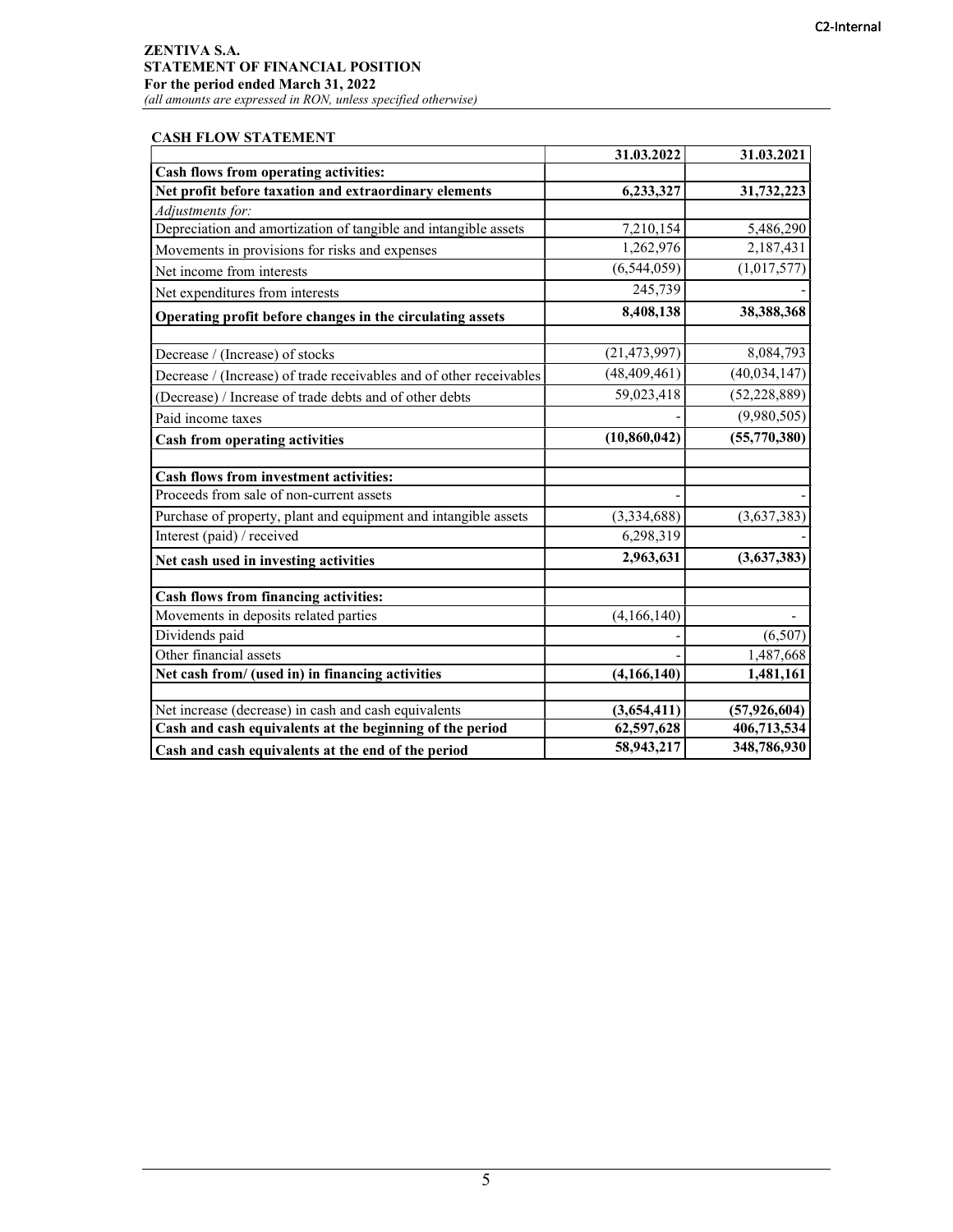|                                     | <b>Share capital</b> | <b>Share premium</b> | <b>Reserves</b> | <b>Revaluation reserve</b> | <b>Retained earnings</b> | <b>Total</b> |
|-------------------------------------|----------------------|----------------------|-----------------|----------------------------|--------------------------|--------------|
| Opening balance 01.01.2022          | 69,701,704           | 24,964,506           | 121,743,815     | 57,927,094                 | 616, 435, 475            | 890,772,593  |
| Profit for the year                 |                      |                      |                 |                            | 4,952,601                | 4,952,601    |
| Share capital increase              | ۰                    |                      | -               |                            |                          |              |
| Legal reserve                       |                      |                      | -               |                            |                          |              |
| Other elements of the comprehensive |                      |                      |                 |                            |                          |              |
| mcome                               |                      |                      |                 |                            | (2,632)                  | (2,632)      |
| Total Equity                        | 69,701,704           | 24,964,506           | 121,743,815     | 57,927,094                 | 621, 385, 444            | 895,722,563  |
| Retained earnings - correction      |                      |                      |                 |                            |                          |              |
| Closing balance 31.03.2022          | 69,701,704           | 24,964,506           | 121,743,815     | 57,927,094                 | 621,385,443              | 895,722,563  |

#### STATEMENT OF CHANGES IN EQUITY

The legal reserve is set in accordance with the provisions of the Companies Law, according to which, at least 5% of the annual accounting profit is transferred within the legal reserves until their balance reaches 20% of the company's social capital. If this reserve is used fully or partially to cover losses or to distribuite in any form (such as to issue new shares according to the Companies Law), it becomes taxable. The company's management does not estimate it shall use its legal reserve in such a way that it becomes taxable.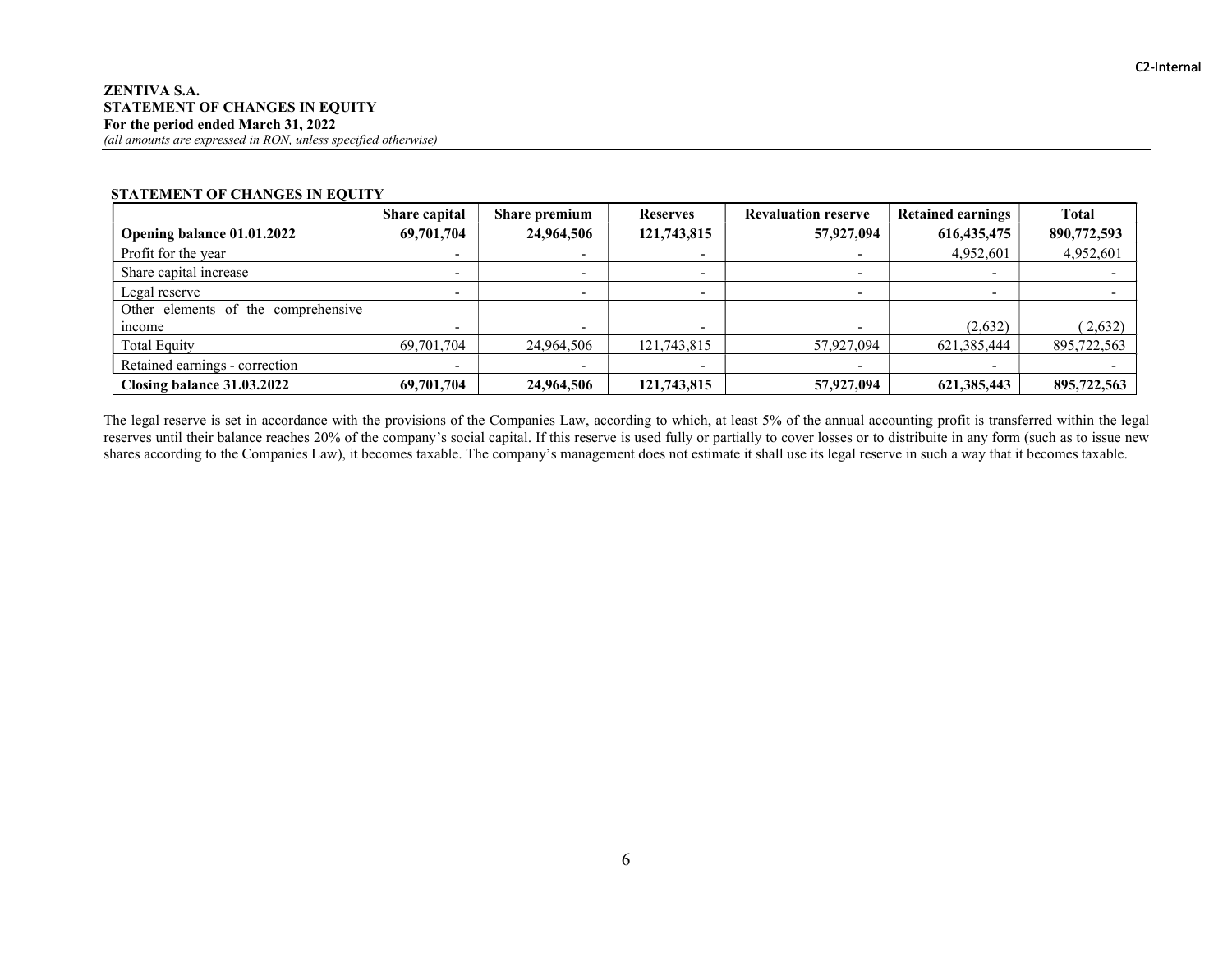### NOTE 1: INFORMATION ABOUT THE COMPANY

The company, previously named SICOMED S.A. Bucharest ("Sicomed") was founded in 1962 as Intreprinderea de Medicamente BUCURESTI ("IMB"). The current registered office of the Company is located in B-dul Theodor Pallady no.50, Bucharest. The Company is registered with the Trade Register under no. J40/363/1991.

In 1990, Sicomed became a joint stock company by incorporating and taking over all the assets of the former IMB in accordance with the Government Decision. The initial share capital was the result of the difference between assets, including specific assessments of land and buildings donated by the State to the Company in accordance with the Government Decision and liabilities held on the same date.

In October 2005, the majority stake in the company was acquired by Zentiva Group (a group in the pharmaceutical industry operating in Central and Eastern Europe) by acquiring shares in Venoma Holdings Limited. Zentiva Group has control over the Company's operations.

Starting with 24 January 2006, the Company changed its name from Sicomed SA to Zentiva SA.

Starting with 11 March 2009, there was a change in the shareholding structure at the group level (Sanofi Aventis acquired 97% of Zentiva NV shares - parent of the Company).

The main activity of the Company is the production and marketing of preparations and medicines for human use.

Starting with 2007, a decision has been taken at the Zentiva Group level, and as a result the Company started its trading operations through its subsidiary in Romania, namely Zentiva International (incorporated in Slovakia) ("ZIRO") and the Romanian market (i.e. distributors) was supplied with the Company's products through ZIRO. Starting with 1 October 2011, sales are made directly through the Sanofi Romania SRL entity and after that date, ZIRO became an entity with no activity to be liquidated.

On 20 February 2018, Zentiva SA launched the public purchase offer by Zentiva NV of the shares owed by minority shareholders in the percent of 18.4067 % at buying price of RON 3.5 / share. The public purchase offer was concluded on 5 April 2018. The shares purchased through this offer were primarily the ones owned by KJK Fund II, the NN Optional Active Pension Fund, the NN Optional Optimal Pension Fund and the NN Privately Administrated Pension Fund.

At the end of October 2016, Sanofi Group announced, after an analysis of all the available options, to sell its Europe generic business.

Zentiva SA was involved in this separation process that was finalized on the 30th of September 2018, when Advent International NV purchased the Europe generic medicine division of Sanofi Group.

Starting with 1st of September 2018, Sanofi Romania SRL, who was up until that time the distributor on the Romanian market of generic medicine manufactured by Zentiva SA, transferred its distribution activity towards Zentiva SA, based on the distribution activity transfer contract, which was approved on 7 March 2019 by the General Meeting of the Shareholders of Zentiva SA.

Following this, Zentiva started the direct distribution on the Romanian of products both manufactured in Romania, as well as imported from other entities from the Group. The local market distribution is done by local distributors.

The Company is listed on Bucharest Stock Exchange.

The Company has no investments in subsidiaries or affiliated companies on 31 March 2022. The Company is part of a group and is at its turn consolidated in the Group's Financial Statements, the consolidated parent company being AI Sirona (Luxembourg) Acquisition S.a.r.l.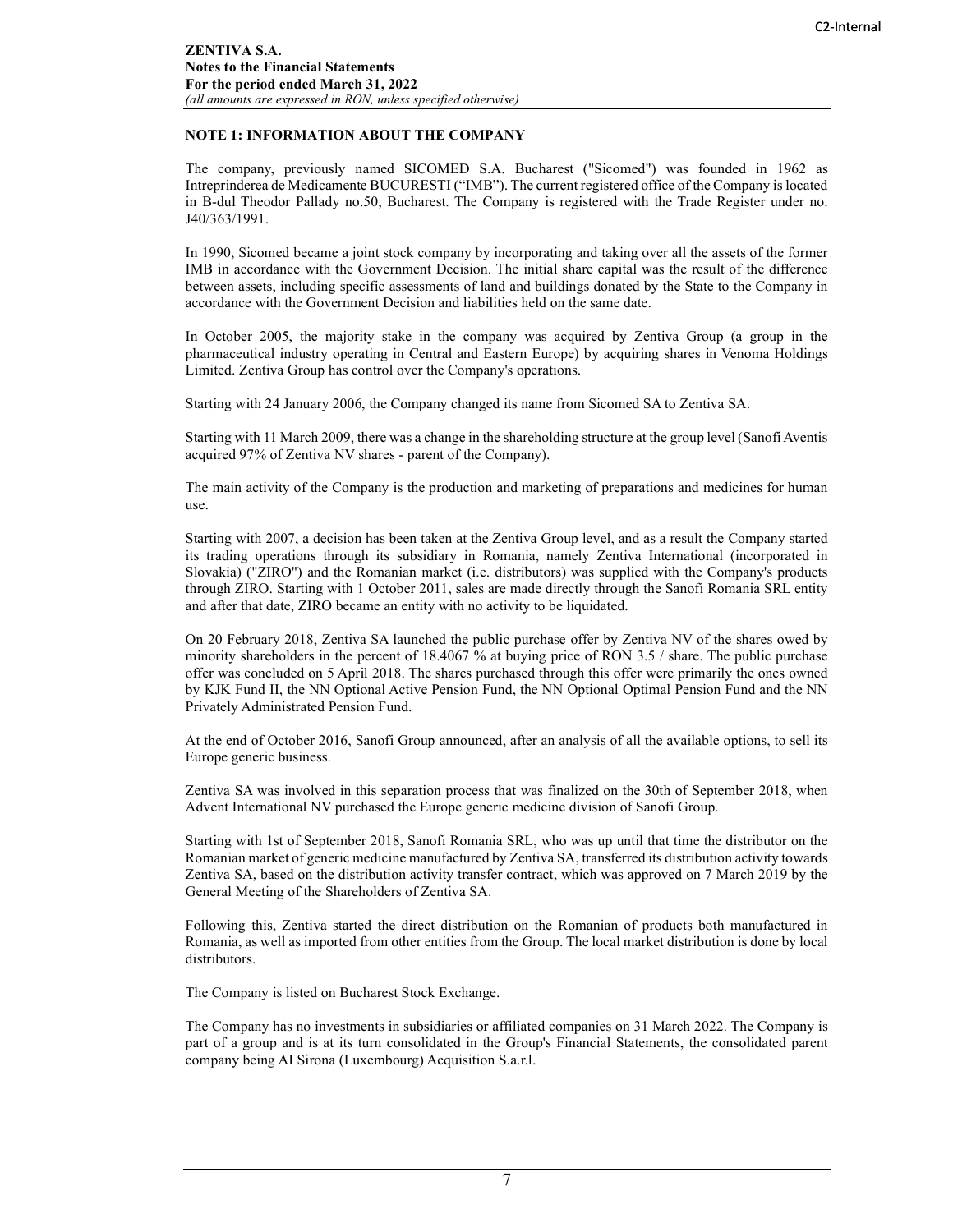## COMPANY'S MANAGEMENT as at March 31, 2022

#### Board of Directors

Simona Cocos - Chairman of the Board – starting with August, 2021 Kevin Joseph Clifford – Member of the Board - starting with November, 2021 Margareta Tanase - Member of the Board - starting with April 2010 Kenneth Lynard - Member of the Board - starting with October 2019 Francois Noel Marchand – Independent Member of the Board - starting with February 2017

#### Executive Management

Simona Cocos – General Manager Margareta Tanase - Industrial Affairs Director

#### NOTE 2: BASIS OF PREPARATION OF THE FINANCIAL STATEMENT

The Company's financial statements have been prepared in accordance with the provisions of Order No. 2844/2016 for the approval of the Accounting Regulations in accordance with the International Financial Reporting Standards applicable to companies whose securities are admitted to trading on a regulated market with all subsequent modifications and clarifications. These provisions are in line with the provisions of the International Financial Reporting Standards adopted by the European Union, except for the provisions of IAS 21 - The Effects of Changes in Foreign Exchange Rates on the Functional Currency IAS 20 - The accounting of governmental subventions regarding the recognition of income form green certificates, with the exception of IFRS 15 - Income from contracts with clients regarding the income from distribution network charges and with the exception of interim distribution of dividends. In order to prepare these financial statements, in accordance with the Romanian legal provisions, the functional currency of the Company is considered to be the Romanian Leu (RON).

#### Going Concern

These financial statements have been prepared on a going concern basis, which assumes that the Company will continue its activity in the foreseeable future. In order to assess the applicability of this assumption, the management analyses the forecasts of future cash inflows.

On 31 March 2022, current assets of the Company exceed current liabilities by RON 671,539,197 (on 31 December 2021 current assets exceeded current liabilities by RON 664,167,105).

The budget prepared by the management of the Company and approved by the Board of directors for the year 2022, indicates positive cash flows from the operation activities, an increase in sales and profitability from the direct distribution on the Romanian market of generic medicine manufactures locally as well as the ones imported from other entities of the Group to which the Company belongs to.

The management deems that the Company will be able to continue its activity in the foreseeable future and therefore the application of the principle of continuity of activity in the drawing up of the financial statements is justified.

#### Principles, policies and accounting methods

No significant changes occurred in the company's accounting policies and methods during the financial year concluded on March 31, 2022, compared to the accounting policies presented on December 31, 2021.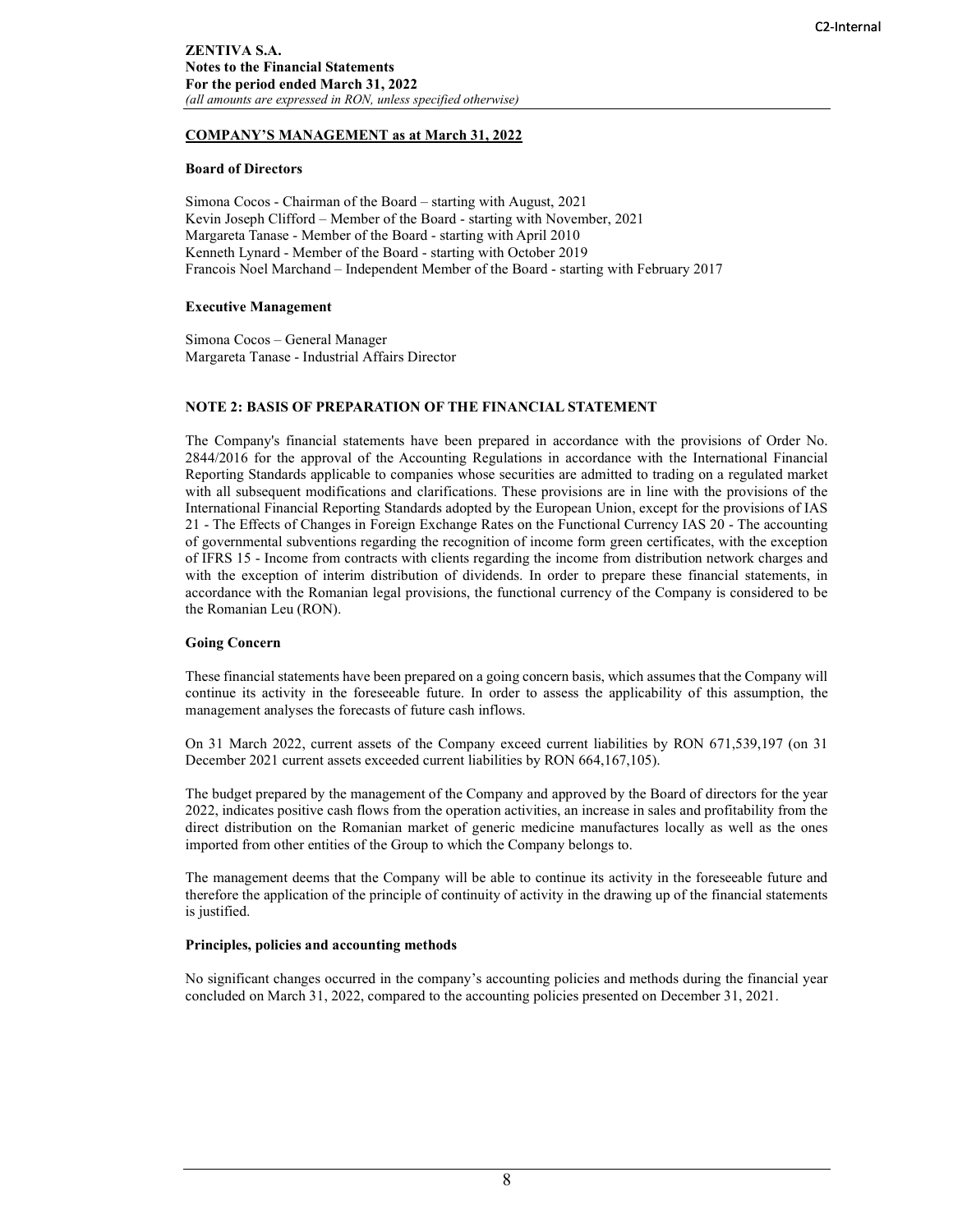### NOTE 3: SALES OF GOODS AND RENDERING OF SERVICES AND EXPENSES WITH RAW MATERIALS AND CONSUMABLES

#### 3.1 Turnover

For management purposes, the company is organised in business units depending on its products and services. The company has a single reporting segment, namely the production of drugs.

The Company's management monitors the operating results of the unit as a whole for the purpose of decisions making regarding the allocation of resources and the assessment of performance. Performance is assessed based on the operating profit or loss, the gross profit or loss and it is quantified consistently with the operating profit or the loss in the financial statements.

The Company monitors the sales transactions, considering the domestic and external sales.

|                              | 1 January – 31 March 2022 | 1 January – 31 March 2021 |
|------------------------------|---------------------------|---------------------------|
| Sales - domestic             | 75,294,563                | 67,570,902                |
| $Sales - external*$          | 93,933,488                | 95,555,313                |
| <b>Total Turnover</b>        | 169,228,051               | 163, 126, 215             |
| a) Rendering of services     | 5,475,347                 | 11,075                    |
| b) Sales of goods, of which: | 163,752,703               | 163,115,140               |
| Sales of finished goods      | 83,763,602                | 67,448,960                |
| Sales of goods for resale    | 94,183,054                | 103,307,820               |
| Residual products            | (1,644,338)               | 356,925                   |
| Claw back tax expense        | (12, 549, 615)            | (7,998,565)               |

\*External sales are represented mainly by exports to Cehia.

#### Clawback tax

Starting on the last quarter of the financial year ending on 31 December 2009, within the pharmaceutical industry, for the companies which held Marketing Authorisations (MA) for certain medicinal products, a new tax was introduced and this was called the `clawback tax`.

For the purpose of funding the public health expenses, the MA holders included in the national health programs have the obligation to pay the clawback tax quarterly for the respective sales of medicinal products corresponding to the respective quarter based on the notifications received by the company from the National Health Insurance House Fund (CNAS).

The contribution (the clawback tax) should be paid by the MA holders or by their legal representatives, if these medicinal products are:

- $\triangleright$  Prescribed within the health system in Romania;
- $\triangleright$  Used in the ambulatory treatment (with or without the patient's contribution) based on the doctor's prescription and available in pharmacies, hospitals or used as part of the medical treatment within the dialysis clinics.

The value of the clawback tax was influenced in 2020 by amendments brought by Law 53/2020 on the approval of Ordinance no. 85/2019 by introducing the differentiated clawback contribution by types of medicines starting with the first quarter of 2020 (the corresponding declaration and payment deadline being applied after the law enforcement), on three types of categories, respectively type I (medicines innovative), type II (medicines manufactured in Romania, both innovative and generic) and type III (generic medicines / any other medicines that do not fall into type I or II.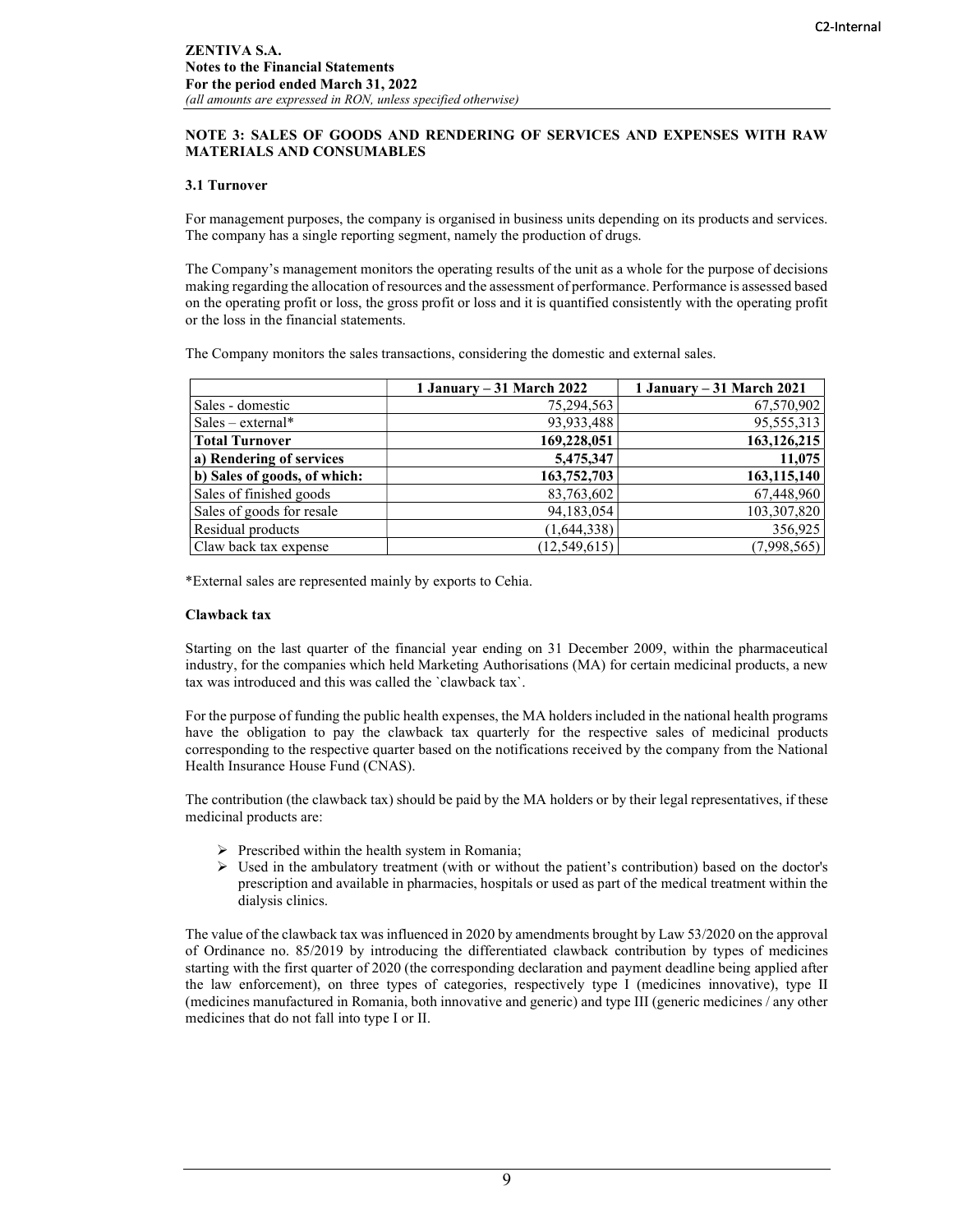Specifically, for type I medicines the quarterly contribution will be calculated by applying a percentage of 25% on the value related to their centralized consumption (communicated by the National Health Insurance House, after VAT deduction), while for type II medicines and type III clawback contribution will be calculated by applying the percentage of 15% and 20% respectively. Thus, through the above-mentioned amendments to the same Ordinance, starting with the first quarter of 2020, provisions regarding the value of the "p" percentage are modified by applying differentiated values for the types of medicines (25%, 15%, respectively 20%) and waiving the previous "p" percentage of 27.65%.

The category "Rendering of services" includes the revenues resulted from the rendering of quality verification services in relation to the products manufactured outside the European Union that are to be sold on the EU markets by the partners within the Company's Group as well as the revenues from certain production services provided to third parties.

| Raw materials and consumables   Note  <br>used |   | 1 January – 31 March 2022 | 1 January – 31 March 2021 |
|------------------------------------------------|---|---------------------------|---------------------------|
| Raw materials                                  |   | 40,699,848                | 28,494,430                |
| Goods for resale                               |   | 31,898,771                | 36,651,926                |
| Packaging materials                            | າ | 15,351,601                | 11,962,343                |
| Auxiliary materials                            | 3 | 3,293,554                 | 1,973,493                 |
| <b>Utilities</b>                               | 4 | 5,884,134                 | 2,534,419                 |
| Other material expenses                        | 5 | 2,022,285                 | 1,723,239                 |
| <b>Total</b>                                   |   | 99,150,194                | 83,339,850                |

#### 3.2 Raw material expenses and consumables used

The amounts mentioned in the above table on the reference lines 1, 2, 3 represent mainly expenses with raw materials and the direct materials, the packages and auxiliary materials, used in the production activity. The amounts mentioned at reference number 4 – utilities - refer mainly to the expenses with energy and water. 5 – in this category are registered mainly the expenses with consumables used by the department in charge with the certification of the products produced in Turkey and India, which are going to be distributed on the EU market, as well as with the certification of the products existing in the Zentiva SA portfolio.

#### NOTE 4: OTHER INCOME / EXPENSES AND ADJUSTMENTS

#### 4.1 Other operating income

| Other operating income               | 1 January -<br>31 March<br>2022 | 1 January -<br>31 March<br>2021 |
|--------------------------------------|---------------------------------|---------------------------------|
| Gain/ (loss) from disposal of assets |                                 |                                 |
| Services recharged to Group entities | 14.839                          | 4.662.646                       |
| Other operating income               | 1.198                           | 2,922,468                       |
| Total                                | 16,037                          | 7,585,114                       |

The Company recognized revenues from re-invoicing of some services offered by Zentiva's employees mainly to the following companies within the Group: Zentiva K.S, Labormed Pharma Trading SRL (previous Alvogen Romania S.R.L.), Labormed Pharma S.A.si Solacium Pharma S.R.L., which are generally services related to the commercial activity of Group, the advertising of generic products and assistance services to the Headquarter.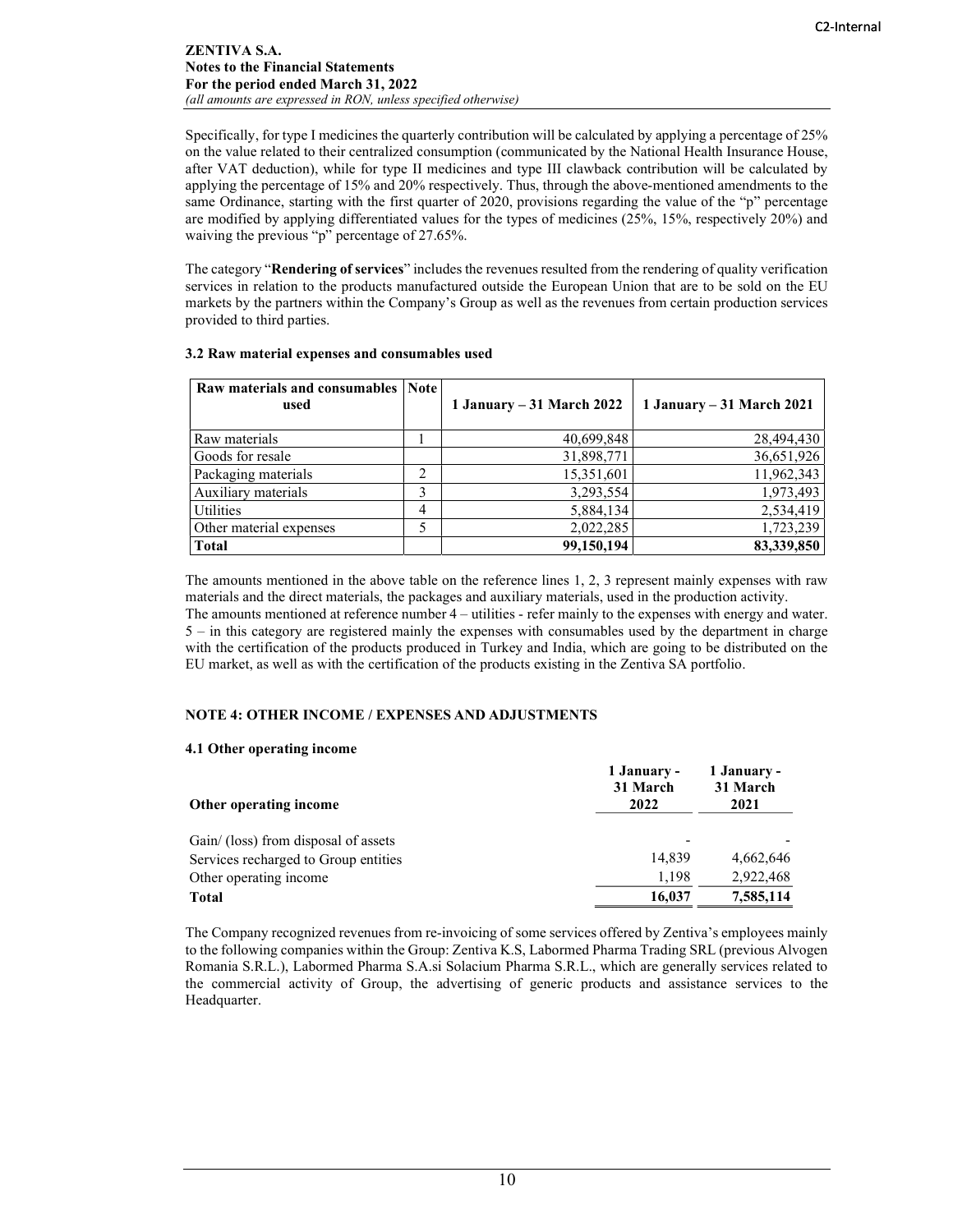#### 4.2 Other operating expenses

|                                                | 1 January – 31 March<br>2022 | 1 January $-31$<br>March 2021 |
|------------------------------------------------|------------------------------|-------------------------------|
| Management service received from Zentiva Group | 13,588,814                   | 11,047,716                    |
| Maintenance - repairs                          | 2,165,768                    | 2,323,642                     |
| License – Zentiva trademark                    | 577,686                      | 517,419                       |
| Travel expenses                                | 72,950                       | 87,160                        |
| Write-off of inventories                       | 700,609                      | 120,383                       |
| Registration fees to ANM                       | 937,325                      | 1,105,636                     |
| Professional fees                              | 94,019                       | 77,950                        |
| Postage and telecommunication                  | 122,413                      | 127,125                       |
| Other expenses                                 | 11,072,414                   | 6,446,538                     |
| Net allowance for inventories and receivables  | 1,262,977                    | 2,225,800                     |
| <b>Total</b>                                   | 30,594,973                   | 24,079,369                    |

Management service expenses: the costs with services from the group include a large variety of services (see below) :

- The product portfolio management and its development (monitoring, assistance regarding transfers, projects for production process optimization of the Company), for the acquisition process (monitoring suppliers, negotiating the main contracts for raw material), legal support (international reviewing and supporting/complex situations linked to the business environment in Romania) and financial services (monitoring sales, support for planning and optimizing the production cost, defining the production flow for the local production capacity).
- In addition to services mentioned above in this category are also included IT support services (SAP and other apps used by all entities within the group), operational services and support for daily activities regarding the IT infrastructure and software used, and IT project management and execution relevant on a local level.

Repair services include: repair services related to the production equipment and repairs related to the cars fleet.

Other expenses include: expenses for R&D in the pharmaceutical field, expenses for production authorization, equipment maintenance and repair, transport, security, Intranet and other miscellaneous costs. In this category, there are included also the personnel leasing services of Lugera & Makler Romania SRL.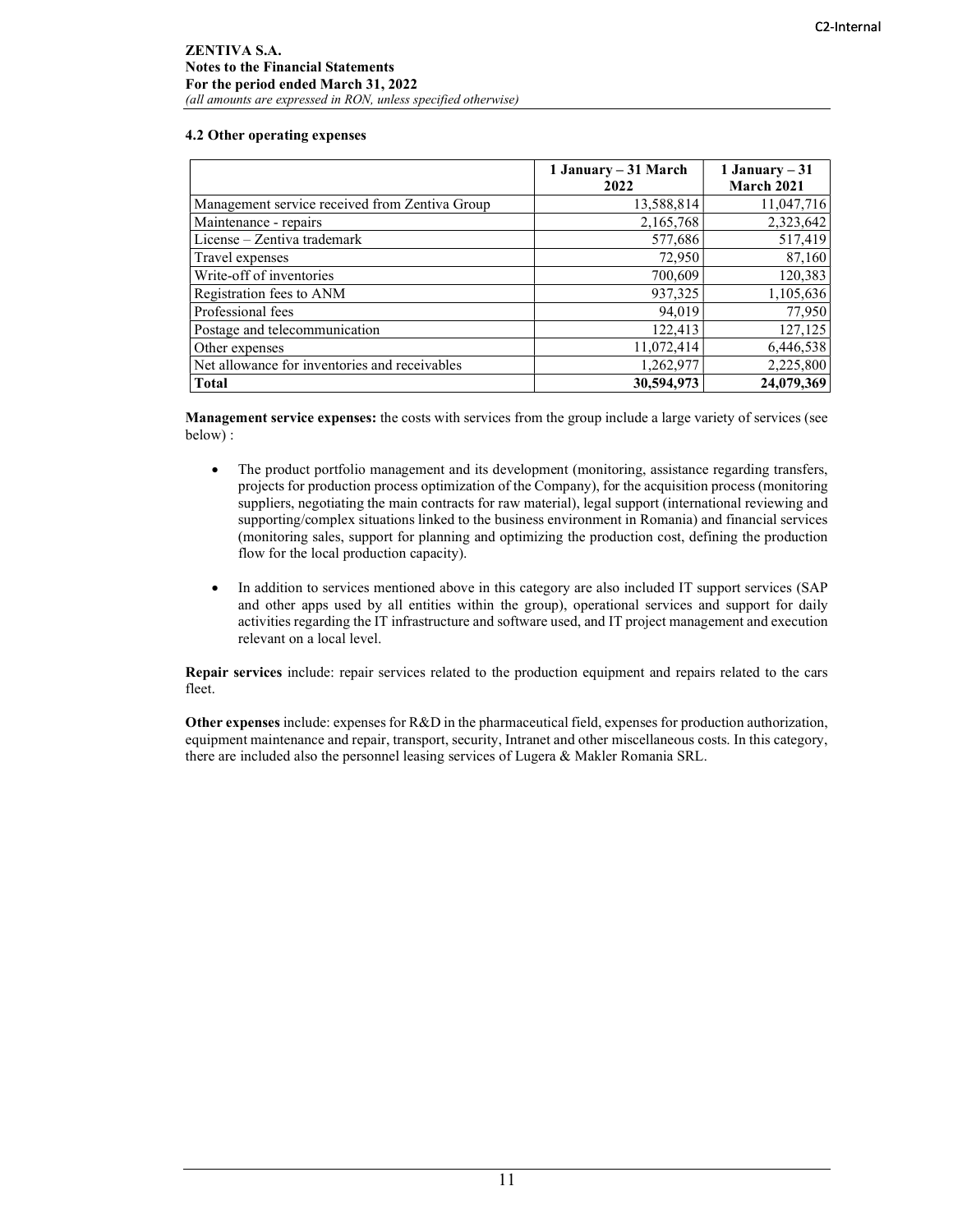# NOTE 5: NON-CURRENT ASSETS

|                                                               | Property,<br>plant and<br>equipment | Goodwill   | <b>Customer</b><br>relationships | Right-of-use<br>assets | Intangible<br>asstes | <b>Total</b>    |
|---------------------------------------------------------------|-------------------------------------|------------|----------------------------------|------------------------|----------------------|-----------------|
| Gross<br>$\blacksquare$<br>value<br>at<br><b>as</b>           |                                     |            |                                  |                        |                      |                 |
| January 2022                                                  | 363,894,891                         | 11,649,100 | 34,492,101                       | 20,960,098             | 10,556,553           | 441,552,743     |
| Additions                                                     | 3,334,686                           |            |                                  |                        |                      | 3,334,686       |
| Disposals                                                     |                                     |            |                                  |                        |                      |                 |
| Transfers                                                     |                                     |            |                                  |                        |                      |                 |
| Gross value as at 31<br>March 2022                            | 367,229,577                         | 11,649,100 | 34,492,101                       | 20,960,098             | 10,556,553           | 444,887,429     |
|                                                               |                                     |            |                                  |                        |                      |                 |
| Depreciation<br>and<br>impairment<br>of<br>$\mathbf{1}$<br>as |                                     |            |                                  |                        |                      |                 |
| January 2022                                                  | (169, 123, 268)                     |            | (10,668,421)                     | (11, 991, 185)         | (5,903,584)          | (197, 686, 458) |
| Depreciation in the year                                      | (5,060,444)                         |            | (862, 302)                       | (675, 285)             | (612, 123)           | (7,210,154)     |
| Disposals                                                     |                                     |            |                                  |                        |                      |                 |
| Amortizare si depreciere<br>de valoare la 31 March            |                                     |            |                                  |                        |                      |                 |
| 2022                                                          | (174, 183, 712)                     |            | (11, 530, 723)                   | (12,666,470)           | (6,515,707)          | (204, 896, 612) |
|                                                               |                                     |            |                                  |                        |                      |                 |
| Net value as at 1 January<br>2022                             | 194,771,623                         | 11,649,100 | 23,823,680                       | 8,968,913              | 4,652,969            | 243,866,285     |
| Net value as at 31 March<br>2022                              | 193,045,865 11,649,100              |            | 22,961,378                       | 8,293,628              | 4,040,846            | 239,990,817     |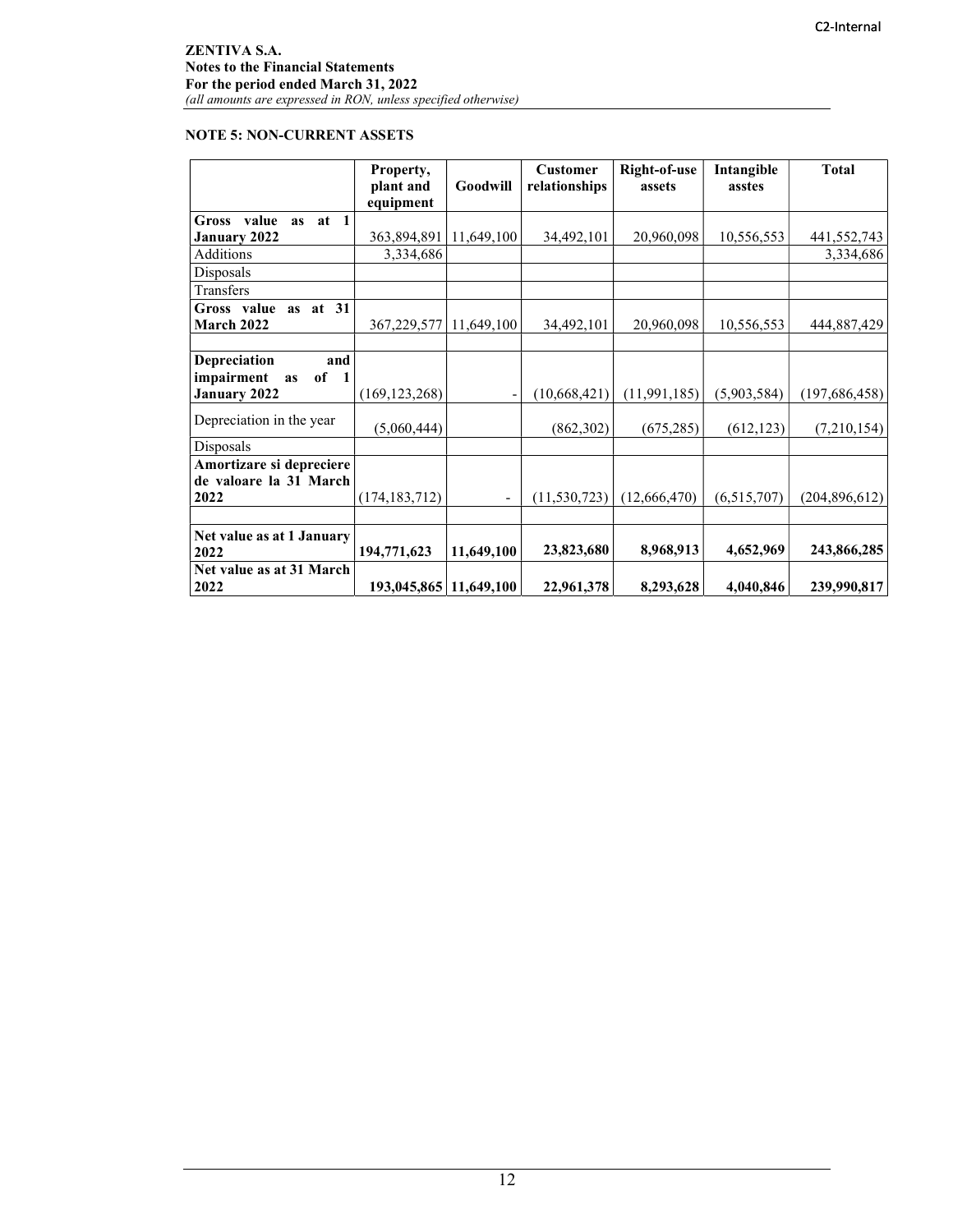## PROPERTY, PLANT AND EQUIPMENT

## Revaluation of land and buildings

As of 31 December 2020, the Company carried out the revaluation of the existing land and buildings in the Company's patrimony. The revaluation was made by an independent evaluator in accordance with the International Valuation Standards.

The net impact following the revaluation was in the amount of RON 27,049,685, of which in the revaluation reserve it was registered the amount of RON 21,227,460.

Also, as a result of the revaluation, the amount of RON 5,822,225 was recorded as an impact on the profit for the year - in the line of "Depreciation, amortization and impairment losses", representing the resumption of impairment losses related to buildings resulting from the revaluation from December 31, 2017.

Fair value was determined by reference to market information, using the cost approach as the main approach in valuing buildings and special constructions in valuation and the market approach (direct comparison method), as a method for land valuation. The income approach (direct capitalization method) was also applied as a secondary valuation method and the external impairment testing method in the cost approach.

Valuation techniques are selected by the independent evaluator in accordance with the International Valuation Standards, the type of property and the purpose of the valuation. Applying techniques and methods of measurement are in line with common practice for the type of asset valued.

Fair value is generally determined by using level 3 data in the fair value measurement hierarchy.

The data used in the evaluation were:

a. For special buildings and constructions

 $\triangleright$  level 3 input data representing replacement costs, historical costs, historical cost update indices, depreciation adjustments - most derived based on publicly available technical studies, respectively IROVAL Catalogues and the National Institute of Statistics (as opposed to data taken directly from the market), with depreciations estimated by the evaluator.

## b. For land

 $\triangleright$  level 3 input data which represent sale prices taken from sale offers for similar lands, publicly available, with adjustments made by the evaluator depending on their comparability with the evaluated lands

The result of the evaluation is influenced by the main market data used, these being mainly: market value per square meter for land (estimated at 145 EUR / sqm), estimation of gross replacement costs (which were estimated using IROVAL cost catalogues - recognized local and the method of updating historical costs) in the range of 350-800 Euro / sqm built area (depending on the construction system of buildings) and estimating physical depreciation (which were based on the physical condition of assets at the valuation date, their life effective age) and external (estimated by capitalizing the loss of income).

The fair value of the company's land in a size of 74.475 sqm was established by the evaluator at the value of 145 Eur/sqm.

Estimating fair values through the income approach and allocating values based on the net replacement costs of constructions and respecting the valuation standard specific to valuation for accounting purposes would have led to values similar to those estimated by the cost approach. The total fair value of the valuation assets is RON 108,782,830. Sensitivity analysis of the global value of the valued asset base, performed by using the main input data in the income approach in the range -  $/ + 1\%$  for the capitalization rate and -3%  $/ + 5\%$  in the unutilized rate (cumulative sensitivity of the two basic indicators), indicates an interval of RON 99.5m - RON 117.6m.

The Company did not disclose the net accounting value of land and buildings if they were accounted for using historical cost method as this information is not available.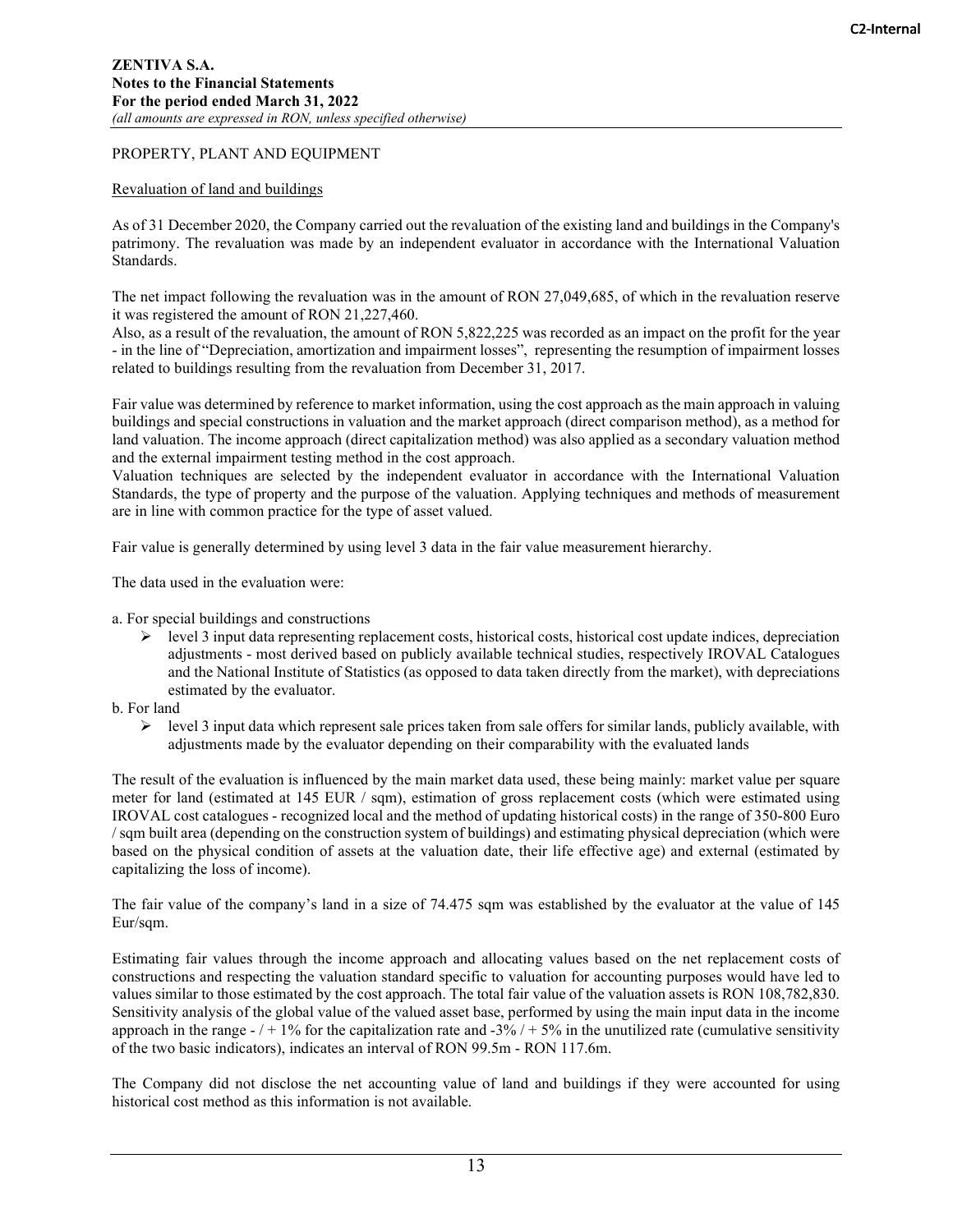## GOODWILL AND CUSTOMER RELATIONSHIPS

The goodwill and customer relationships of the Company are related to transfer of distribution activity from Sanofi Romania as part of a carve-out process performed in 2018 by Sanofi Group, which included the transfer of the Generics distribution business from Sanofi Romania to Zentiva.

The Company performed an impairment testing on goodwill and customer relationships as of 31 December 2021 and respectively as of 31 December 2020 in accordance with IAS 36. The recoverable value was significantly higher than the carrying value, so no impairment adjustments were identified. No reasonably possible change in the key assumptions on which management has based its determination of the recoverable value would cause the assets' carrying amount to exceed their recoverable amount.

The recoverable value of these assets (goodwill and customer relationships) was determined based on the market value following the application of the discounted cash flow method within the income approach, using management's assumptions, namely: future cash flows estimated by the management for 9 years (2022 – 2030) determined taking into account an average annual growth rate of net sales of 3.7%, a perpetuity growth rate of 2.5%, operating margin of 4.5% and an average WACC of 10%.

## RIGHT-OF-USE-ASSETS

The Company recognized in the category "right-of-use-assets" the following categories of operating leases:

- Car leasing for the Company's personnel
- The lease of a packing line
- The lease contract for the storage premises held by FM Logistic.

The leases for vehicles have a lease term of 48 months. The Company's obligations under the leases are secured by the lessor's title to the leased assets.

The Company has a lease for a warehouse for storage of the medicines, that includes the option of term extension and the termination option. These options are negotiated by the Company's management in order to provide flexibility in the management of the portfolio of leased assets and comply with the Company's business needs. The Company's management applies significant judgement to determine whether it is reasonably certain to exercise these extensions or terminations.

## INTANGIBLE ASSETS

The Company recognized in the category "intangible assets" the following items:

- Computer software
- Research and development expenses
- Patents, licenses, trademarks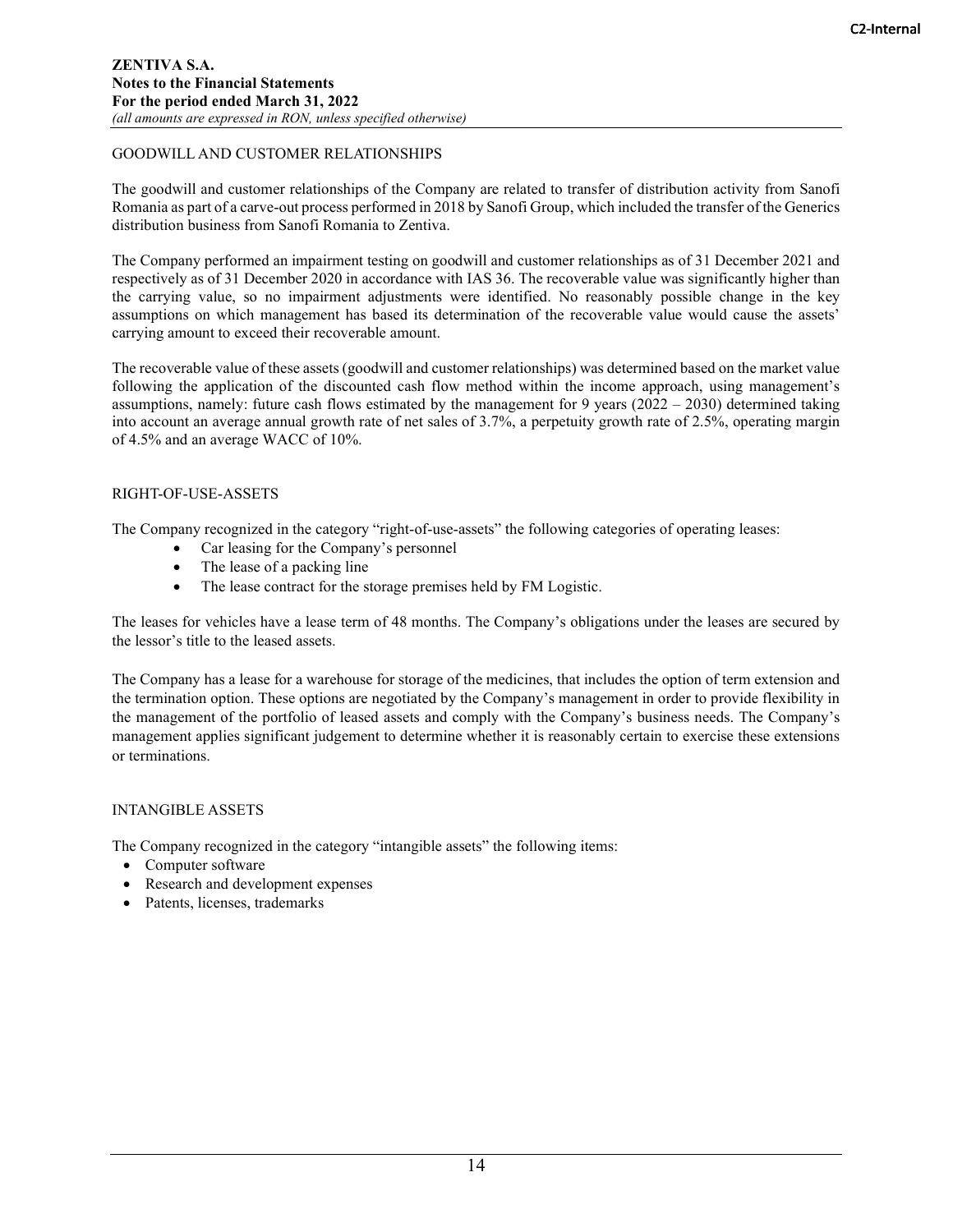## NOTE 6: INVENTORIES

|                                              | 31 March 2022 | 31 December 2021 |
|----------------------------------------------|---------------|------------------|
| Merchandise                                  | 43, 341, 367  | 36,656,462       |
| Finished products and semi-finished products | 56,495,732    | 52,290,420       |
| Raw materials                                | 63, 352, 516  | 52,741,194       |
| Package materials                            | 10,764,353    | 10,791,894       |
| Minus:                                       |               |                  |
| Allowance for obsolete inventories           | (29,674,200)  | (27, 916, 834)   |
| <b>Total</b>                                 | 144,279,767   | 124,563,136      |

The Company does not hold mortgaged inventories in favour of third parties as of March 31, 2022 and December 31, 2021.

## NOTE 7: TRADE RECEIVABLES AND OTHER RECEIVABLES / CURRENT

#### Trade receivables and other receivables

|                                                                              | <b>31 March 2022</b> | 31 December 2021 |
|------------------------------------------------------------------------------|----------------------|------------------|
| Total trade receivables, net, out of which:                                  | 146,644,157          | 99,909,501       |
| Trade receivables *                                                          | 4,930,578            | 24,208,297       |
| Trade receivables from related parties                                       | 143, 167, 727        | 77,649,742       |
| <b>Minus:</b>                                                                |                      |                  |
| Allowance for doubtful trade accounts receivable                             | (1,454,148)          | (1,948,538)      |
|                                                                              |                      |                  |
| Total other receivables, out of which:                                       | 2,872,935            | 2,277,918        |
| Recoverable taxes                                                            | 4,215,771            | 3,580,171        |
| Sundry debtors                                                               | 84,326               | 124,909          |
| Minus:                                                                       |                      |                  |
| Allowance for doubtful other accounts receivable                             | (1,427,162)          | (1,427,162)      |
|                                                                              |                      |                  |
| Advances paid                                                                | 2,157,282            | 1,208,629        |
| Prepaid expenses                                                             | 2,103,911            | 1,478,387        |
| Total trade receivables, other receivables, advances and<br>prepaid expenses | 153,778,285          | 104,874,434      |

Starting with January 2019, the Company signed with Factofrance SA a non-recourse factoring contract being agreed to finance the local receivables with the main nine Romanian distributors through buying without recourse of all the available receivables in the maximum covered limit by the Credento insurer.

Trade receivables are not interest-bearing and are generally due between 60 - 120 days (2021: maturing between 60 - 120 days).

See below for the movements in the allowance for trade, other receivables, advances and prepayments:

|                           | 31 March 2022 | 31 December 2021 |
|---------------------------|---------------|------------------|
| <b>Opening Balance</b>    | (3.375.700)   | (5.304.253)      |
| Increases during the year |               | (2.749.139)      |
| Reversals during the year | 494.390       | 4.677.692        |
| <b>Closing Balance</b>    | (2.881.310)   | (3.375.700)      |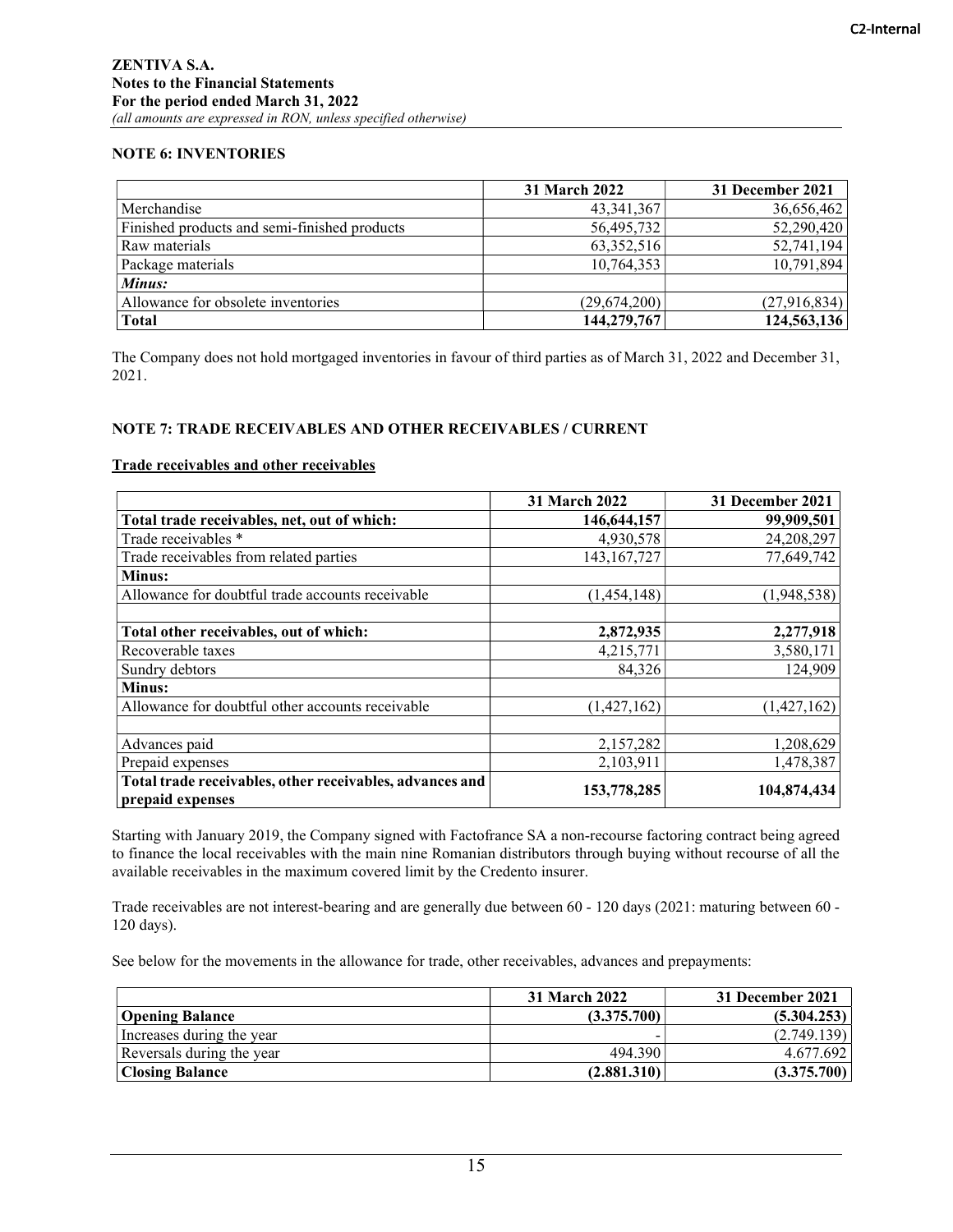# NOTE 8: CASH AND CASH EQUIVALENTS

|                                  | 31 March 2022 | 31 December 2021 |
|----------------------------------|---------------|------------------|
| Cash at banks and on hand        | 58.943.217    | 62.597.628       |
| Advance for payment of dividends |               |                  |
| <b>Total</b>                     | 58.943.217    | 62.597.628       |

Cash in the bank is interest-bearing at the daily interest rate when the deposits are set. Short-term deposits are made for different periods of time between 1 day and 3 months, depending on the Company's cash requirements and accrues interest at the appropriate interest rates.

## NOTE 9: CASH POOLING INTERCOMPANY RECEIVABLE

Prior to 2020 the Company participated in cash pooling arrangement with Zentiva Group, a.s. The cash pooling arrangement was transferred in December 2020 to AI Sirona (Luxembourg) Acquisition SARL (the ultimate parent entity of Zentiva Group) via a new contract signed between Zentiva Group, a.s., the Company and AI Sirona (Luxembourg) Acquisition SARL. Through the cash pooling arrangements AI Sirona (Luxembourg) Acquisition SARL manages centrally the surplus cash and the short-term liquidity needs of the subsidiaries. The cash deposits/drawdowns under the cash pooling agreement are subject to interest rates based on 3M ROBOR rate and applicable mark-up based on valid Group transfer pricing policy.

In 2021 the Company has reassessed the purpose of the cash pooling deposits held at AI Sirona (Luxembourg) Acquisition SARL and has concluded that no longer holds them for short term cash management and that is now held to generate an investment return. Consequently, the Company has reclassified in 2021 the cash pooling balance from cash and cash equivalents to cash pooling intercompany receivable. As of March 31, 2022 the balance of cash pooling deposit is 517,870,174 RON (December, 31 2021: 513,704,034 RON).

# NOTE 10: ISSUED CAPITAL AND RESERVES

## Share Capital

|                                    | 31 March 2022  | 31 December 2021 |
|------------------------------------|----------------|------------------|
|                                    | <b>Number</b>  | <b>Number</b>    |
| Ordinary shares subscribed capital | 697,017,040    | 697,017,040      |
|                                    |                |                  |
|                                    | 31 March 2022  | 31 December 2021 |
|                                    | $\mathbf{max}$ | $\mathbf{max}$   |

|                               | RON/share | RON/<br><i>share</i> |
|-------------------------------|-----------|----------------------|
| Ordinary shares nominal value | v. i      | v.                   |
|                               |           |                      |

|               | 31 March 2022             | 31 December 2021  |
|---------------|---------------------------|-------------------|
|               | <b>DAN</b><br><i>KU!V</i> | KV!               |
| Share capital | 704<br>$.70^{1}$<br>69. J | 704<br>701<br>69. |

The company's share capital is fully paid on March 31, 2022 and December 31,2021.

## Redeemable shares

The company does not own redeemable shares on March 31, 2022 and December 31,2021.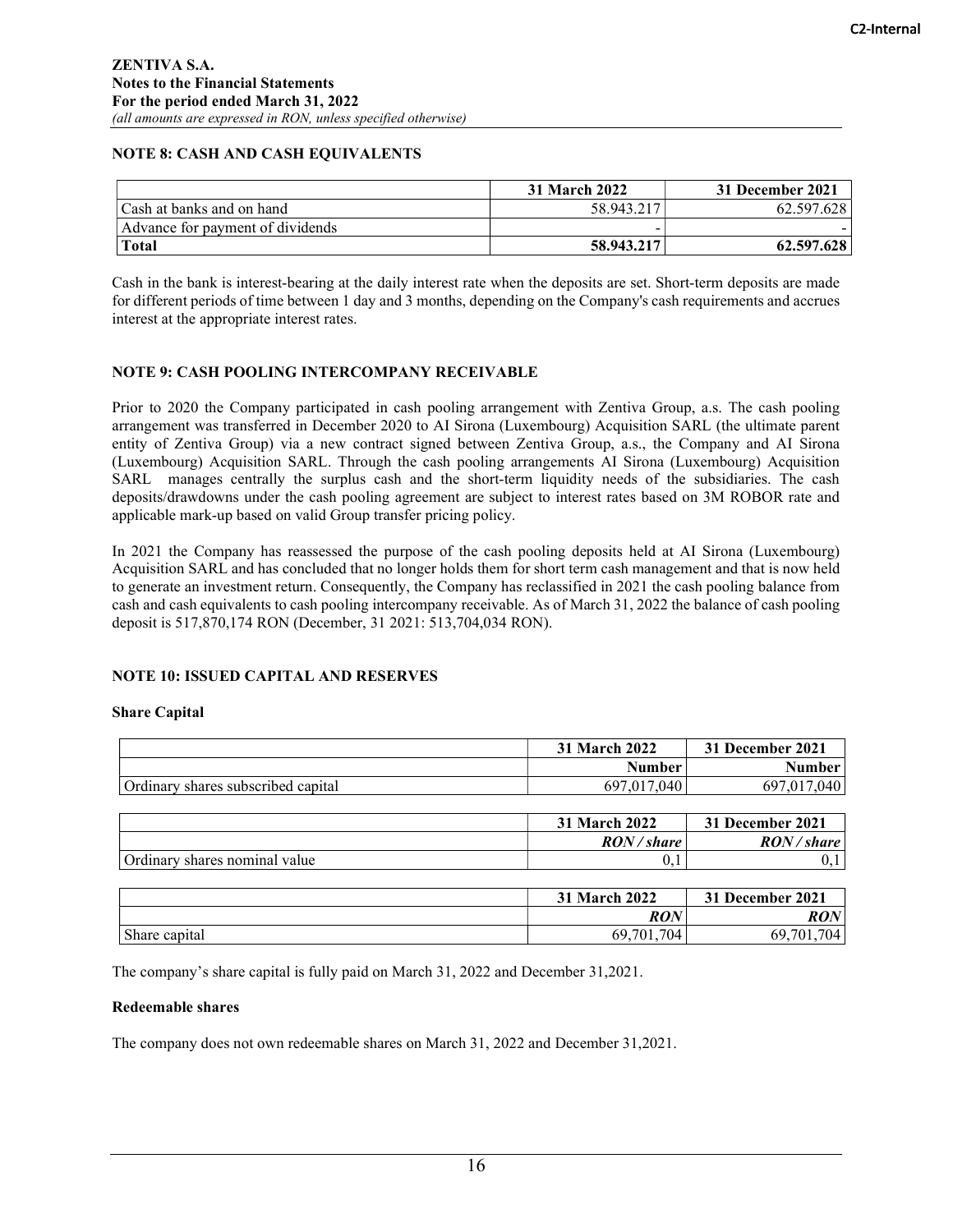## Bonds

The company does not have bonds issued on March 31, 2022 and December 31,2021

#### Shareholding structure

|                             | 31 March 2022 | 31 December 2021 |  |
|-----------------------------|---------------|------------------|--|
|                             | (%)           | $(\%)$           |  |
| Zentiva Group AS            | 95,9486       | 95.9486          |  |
| Other minority shareholders | 4.0514        | 4.0514           |  |
|                             | 100%          | 100%             |  |

### Reserves

| Total other reserves included in the capital components: | <b>31 March 2022</b> | 31 December 2021 |
|----------------------------------------------------------|----------------------|------------------|
| Legal reserves                                           | 13,940,341           | 13,940,341       |
| Other reserves (other funds)                             | 107,803,474          | 107,803,474      |
| Revaluation reserves                                     | 57,927,094           | 57,927,094       |
| Retained earnings                                        | 621, 385, 443        | 616, 435, 475    |
| <b>Total other reserves</b>                              | 801,056,352          | 796,106,384      |

## NOTE 11: PROVISIONS

|                         | <b>Provisions</b><br>for<br>litigations | <b>Provisions</b><br>for taxes | Environmental<br>provision | Other<br>provisions          | <b>Total</b> |
|-------------------------|-----------------------------------------|--------------------------------|----------------------------|------------------------------|--------------|
| On 1 January 2022       | 211,549                                 | 3,583,810                      | 1,265,568                  |                              | 5,060,927    |
| Increase                |                                         |                                |                            |                              |              |
| Reversal                |                                         |                                |                            |                              |              |
| <b>On 31 March 2022</b> | 211,549                                 | 3,583,810                      | 1,265,568                  | $\overline{\phantom{a}}$     | 5,060,927    |
| Current                 |                                         | 3,583,810                      |                            | $\qquad \qquad \blacksquare$ | 3,583,810    |
| Long term               | 211,549                                 |                                | 1,265,568                  | $\qquad \qquad \blacksquare$ | 1,477,117    |

## Tax provisions

As of March 31, 2022, the company has a provision for the potential differences in taxes and fees that could be found by the control bodies following a full audit of the company's books, in the context of the multitude of legislative changes, in the amount of RON 3,583.810 (31 December 2021 : RON 3,583.810).

The provisions for taxes are created for the amounts owed to the state budget, provided that the respective amounts do not appear as a debt in relation to the state.

## Environmental provisions

Environmental provisions were reassessed by specialists during 2021, so that the provision as of December 31, 2021 was in amount of RON 1,265,568 and the balance as of March 31,2022 – RON 1,265,568. This provision represents costs related to ecological remediation and soil and groundwater monitoring.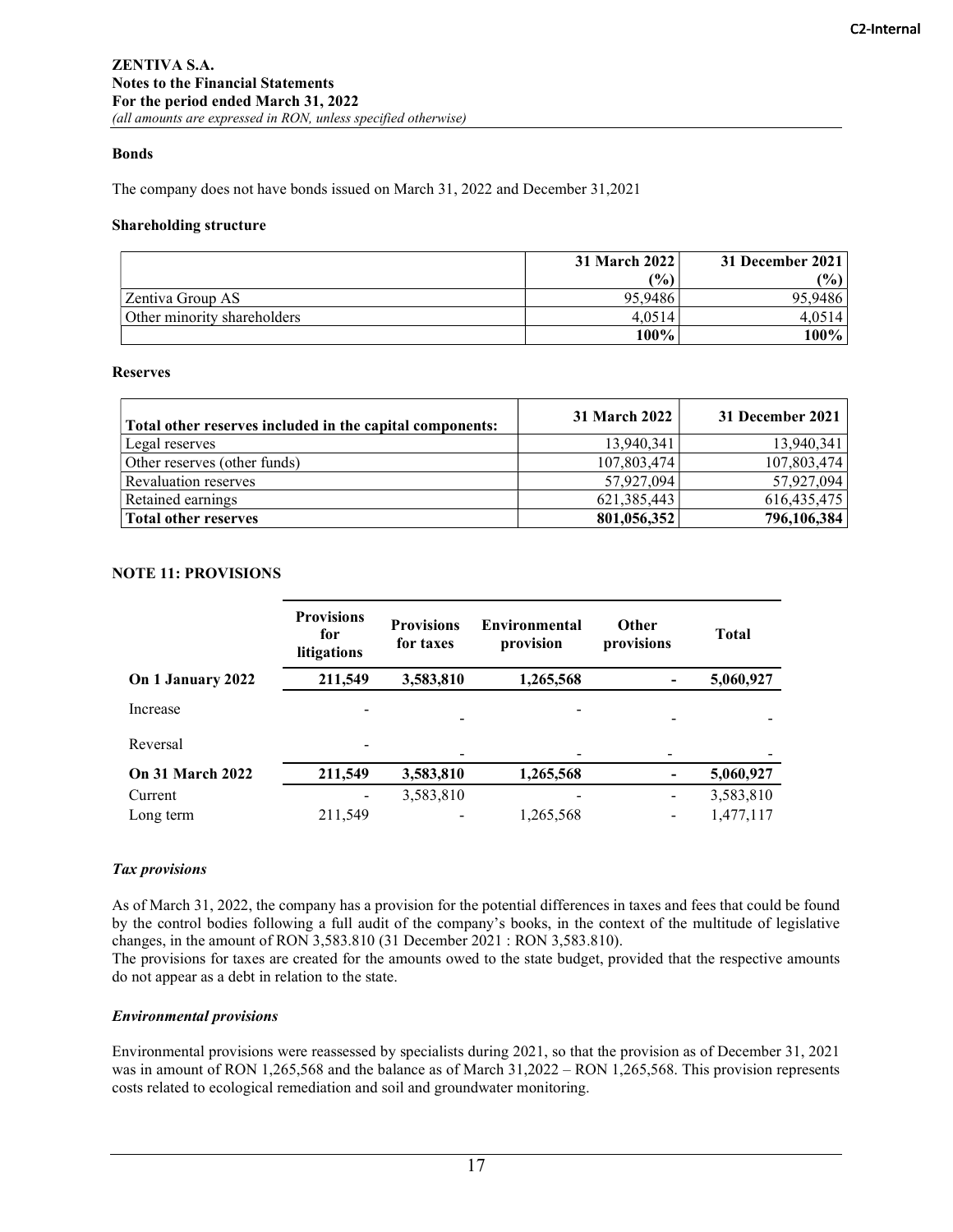# NOTE 12: PENSION PLANS AND OTHER POST-EMPLOYMENT BENEFITS

Company applies an employees' defined benefit plan. The plan requires the Company to pay social security contributions for the employees in the public pension fund.

In the current activity, the Company makes payments to the Romanian State for its employees' benefit. All Company employees are included in the Romanian State's pension plan. The Company does not operate any other pension scheme or post-retirement benefit plan and, consequently, has no obligation regarding pensions. In addition, the Company is not required to provide additional benefits to former or current employees.

Benefits granted upon retirement:

According to the Collective Labor Agreement, the Company grants its employees a variable number of salaries depending on seniority within the Company.

According to the P1 plan, upon retirement, employees receive a premium depending on seniority within the Company as follows:

- $\triangleright$  up to 20 years within the Company, 1 company gross average salary;
- $\triangleright$  between 20-30 years within the Company, 1 and ½ company gross average salary;
- $\triangleright$  over 30 years within the Company, 2 company gross average salaries.

According to the P2 plan, in addition, at the date when employees reach the age of 50, they receive a premium according to his/her seniority within the Company as follows:

- $\geq 10-20$  years within the Company,  $\frac{1}{2}$  of the employee salary;
- $\triangleright$  Over 20 years within the Company, one employee salary;

Pension provisions and other similar obligations are estimated based on the provisions of the Collective Labor Agreement of the Company by an actuary independent specialist. As of March 31, 2022 and December 31,2021 these provisions are in total amount of RON 3,323,943.

# NOTE 13: TRADE PAYABLES AND OTHER LIABILITIES (CURRENT)

#### Trade payables

|                                        | 31 March 2022 | 31 December<br>2021 |
|----------------------------------------|---------------|---------------------|
| Trade pavables                         | 80,887,661    | 75,887,576          |
| Trade payables to affiliated companies | 73,101,044    | 22,391,059          |
| Received advances and other payables   | 208,010       | 13,498              |
| <b>Total</b>                           | 154, 196, 716 | 98,292,133          |

#### Other current liabilities

|                                            | 31 March 2022 | 31 December<br>2021 |
|--------------------------------------------|---------------|---------------------|
| Wages and salaries payable                 | 12,626,925    | 12,847,369          |
| Social security contributions for salaries | 6,469,084     | 4,474,104           |
| Claw back tax $(*)$                        | 12,716,105    | 11,252,312          |
| Other taxes                                | 1,595,891     | 2,755,264           |
| Dividends payable                          |               |                     |
| Other liabilities                          | 4,523,107     | 3,368,032           |
| <b>Total</b>                               | 37,931,111    | 34,697,081          |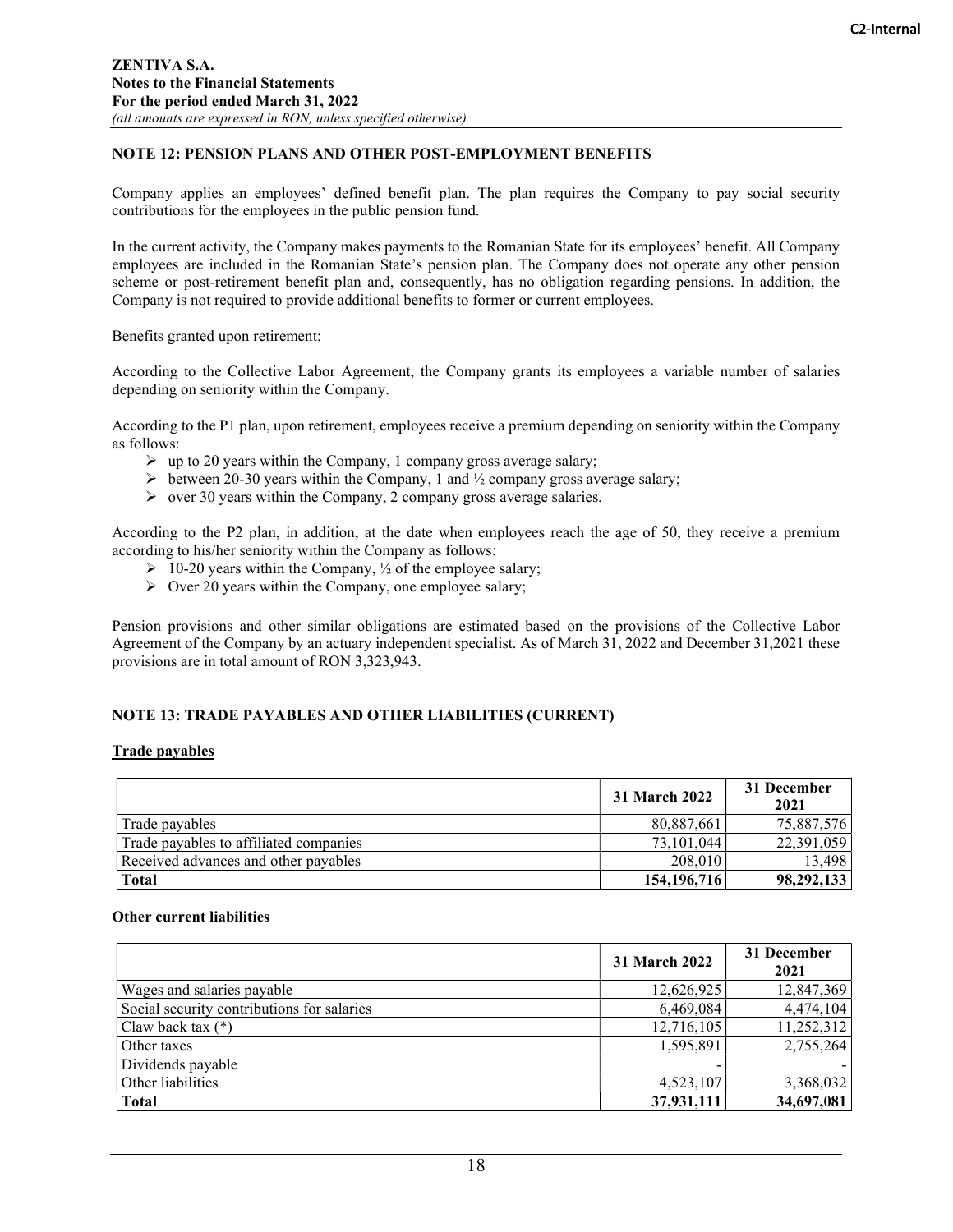# NOTE 14: RELATED PARTIES

Details about related parties:

| Company name                  | <b>Nature of relation</b>       | <b>Transaction type</b>                   | <b>Country of Registered</b><br>origin | office            |
|-------------------------------|---------------------------------|-------------------------------------------|----------------------------------------|-------------------|
|                               | Parent of Zentiva               |                                           |                                        |                   |
| AI Sirona Acquisition S.à.r.l | Group AS<br>Company under joint | Holds cash pooling                        | Luxembourg                             | Luxembourg        |
| Alvogen Romania SRL           | control<br>Company under joint  | Provides services                         | Romania                                | <b>Bucuresti</b>  |
| Labormed Pharma SA            | control<br>Company under joint  | Provides services                         | Romania                                | <b>Bucuresti</b>  |
| Solacium Pharma SRL           | control<br>Company under joint  | Provides services<br>Procurement of       | Romania                                | <b>Bucuresti</b>  |
| Zentiva as Hlohovec           | control<br>Majority shareholder | services<br>acquisitions/revenues         | Slovacia                               | <b>Bratislava</b> |
| Zentiva Group A.S.            | Company under joint             | from services                             | Cehia                                  | Praga             |
| Zentiva Italia                | control<br>Company under joint  | Goods acquisition<br>Acquisition/sale of  | Italia                                 | Milano            |
| Zentiva, K.S.                 | control<br>Company under joint  | goods and services<br>Acquisition/sale of | Cehia                                  | Praga             |
| Zentiva Pharma GMBH           | control<br>Company under joint  | goods and services                        | Germania                               | Frankfurt         |
| Zentiva Private LTD           | control<br>Company under joint  | Goods acquisition                         | India                                  | Mumbai            |
| Helvepaharm AG                | control                         | Provides services                         | Elvetia                                | Frauenfeld        |

## Payables and receivables from affiliated entities and other related parties

### $\triangleright$  Receivables from affiliated entities / other related parties

|                                            | <b>31 March 2022</b> | 31 December 2021 |
|--------------------------------------------|----------------------|------------------|
| Labormed Pharma Trading SRL                | 4,651,311            | 12,522,480       |
| Labormed Pharma SA                         | 673,270              | 670,363          |
| Solacium Pharma SRL                        | 958,957              | 3,388,029        |
| Zentiva K.S.                               | 123,278,916          | 45,463,597       |
| Zentiva Group A.S.                         | 13,605,273           | 13,605,273       |
| <b>Total</b>                               | 143, 167, 727        | 77,649,742       |
|                                            |                      |                  |
| Al Sirona (Luxembourg) Acquisition S.à.r.1 | 517,870,174          | 513,704,034      |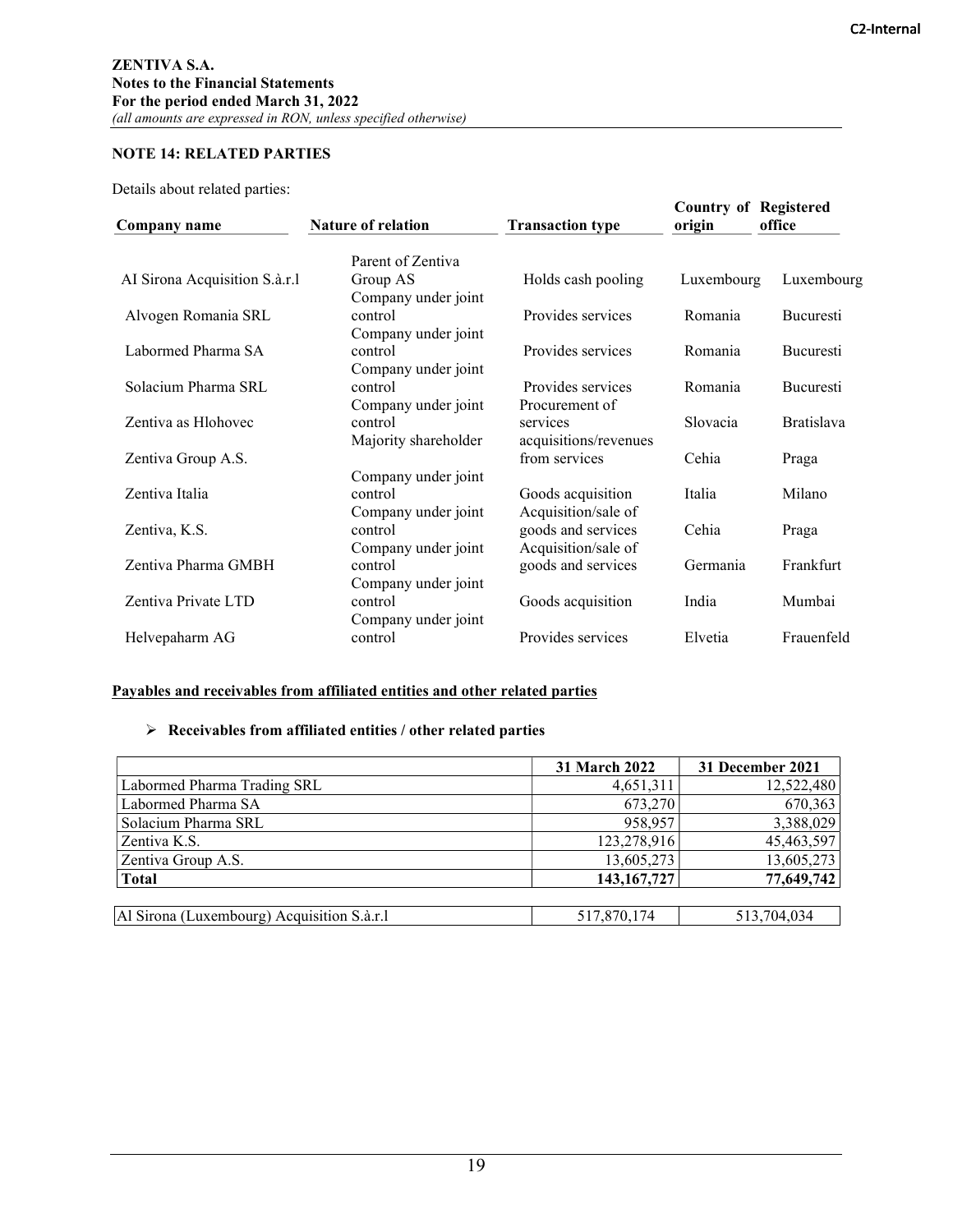# $\triangleright$  Payables to the affiliated entities / other related parties

|                             | 31 March 2022 | 31 December 2021 |
|-----------------------------|---------------|------------------|
| Labormed Pharma Trading SRL | 5,973,098     | 5,964,175        |
| Labormed Pharma SA          | 911,775       | 710,727          |
| Solacium Pharma SRL         | 1,379,723     | 1,379,723        |
| Zentiva K.S.                | 40,765,630    | 605,503          |
| Zentiva Group A.S           | 23,334,238    | 13,168,245       |
| Zentiva Pharma GMBH         | 318,530       | 366,618          |
| Zentiva Italia              | 123,170       | 196,329          |
| Zentiva Private LTD         | 294,880       |                  |
| <b>Total</b>                | 73,101,044    | 22,391,059       |

# Information regarding the transactions with the affiliated entities and other related parties

# $\triangleright$  Sales of goods and services

|                             | <b>31 March 2022</b> | 31 December 2021 |
|-----------------------------|----------------------|------------------|
| Labormed Pharma Trading SRL | 897,476              | 3,141,968        |
| Labormed Pharma SA          | 2.443                | 269,180          |
| Solacium Pharma SRL         | 16.288               | 1,818,874        |
| Zentiva K.S.                | 78,533,494           | 83,060,796       |
| Zentiva Group A.S.          | 79,449,701           | 88,290,818       |

# $\triangleright$  Purchase of goods and services

|                             | <b>31 March 2022</b>    | 31 December 2021 |
|-----------------------------|-------------------------|------------------|
| Labormed Pharma Trading SRL | 930,215                 | 3,370,424        |
| Labormed Pharma SA          | 191.892                 | 478,932          |
| Solacium Pharma SRL         | 706                     | 624,379          |
| Zentiva K.S.                | 70,659,868              | 1,161,284        |
| Zentiva Group A.S.          | 5,848,951<br>18,323,855 |                  |
| <b>Total</b>                | 90,106,537              | 11,483,970       |